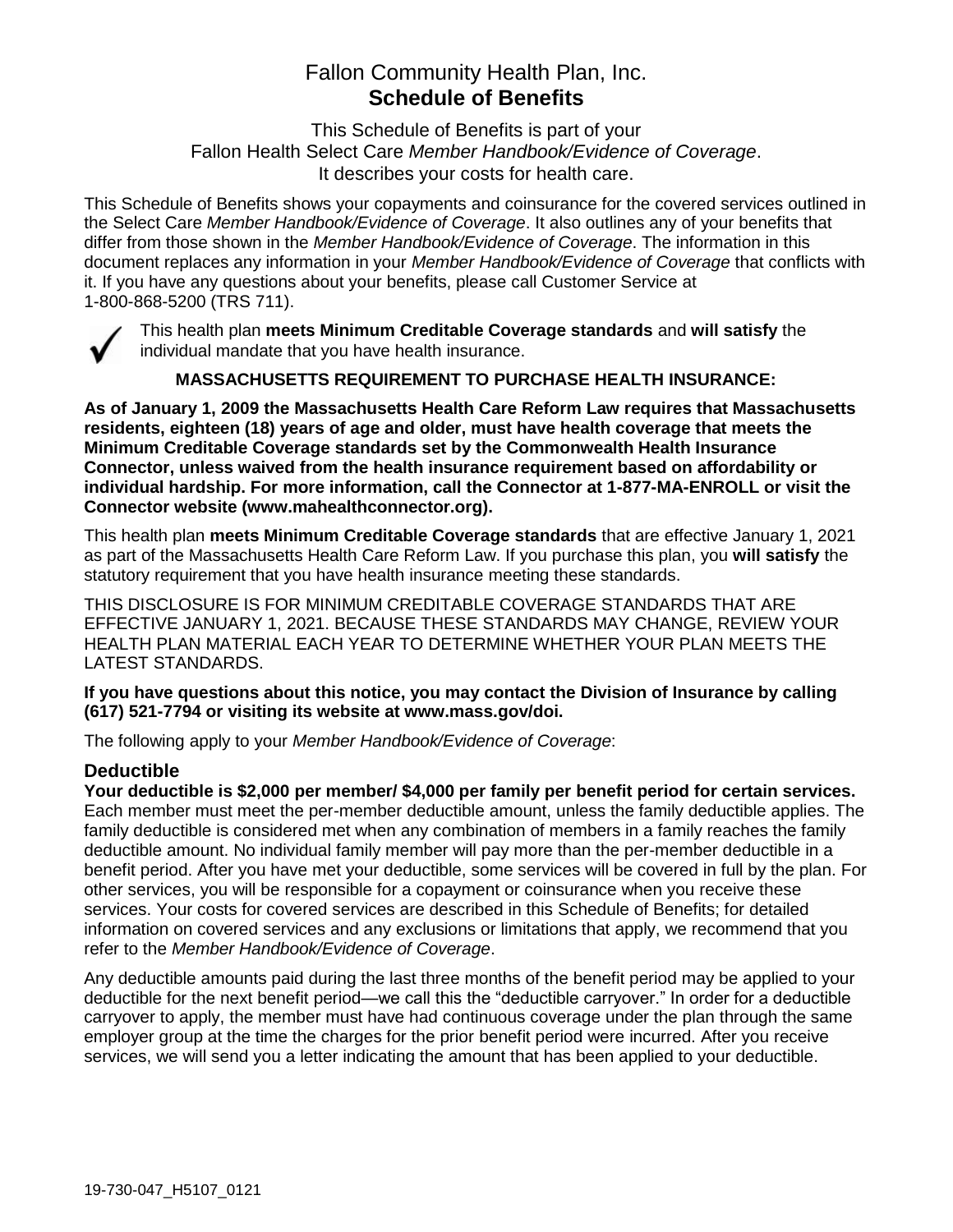#### **Out-of-pocket maximum**

There is a limit to your out-of-pocket costs each benefit period. This is called your out-of-pocket maximum. The out-of-pocket maximum includes your deductible, coinsurance and copayments you pay. It does not include your plan premium. **Your out-of-pocket maximum is \$8,550 per member or \$17,100 per family**. Each member must meet the per-member out-of-pocket maximum, unless the family out-of-pocket maximum applies. The family out-of-pocket maximum is considered met when any combination of members in a family reaches the family out-of-pocket maximum. Please note that once any one member in a family accumulates **\$8,550** in out-of-pocket costs, that family member's out-ofpocket maximum is considered met, and that family member will have no additional out-of-pocket costs for the remainder of the benefit period.

#### **Domestic partner coverage**

You may include a domestic partner and his/her dependents under your family coverage. A domestic partner is defined as a partner of the same or opposite sex whom you have registered with your employer for eligibility for benefits, and have included under your family coverage for health insurance.

#### **It Fits! ™ benefit**

Your contract includes coverage for services provided under the It Fits! ™ program to a maximum of \$150.

#### **SmartShopper program**

Your contract includes coverage for services provided under the SmartShopper program. Please go to the Fallon Health website at www.fallonhealth.org and visit the member portal for details.

#### **Covered services**

The following chart shows your costs for covered services. These costs apply to the services in the **Description of benefits** section of your *Member Handbook/Evidence of Coverage*. In summary, your responsibilities are as follows: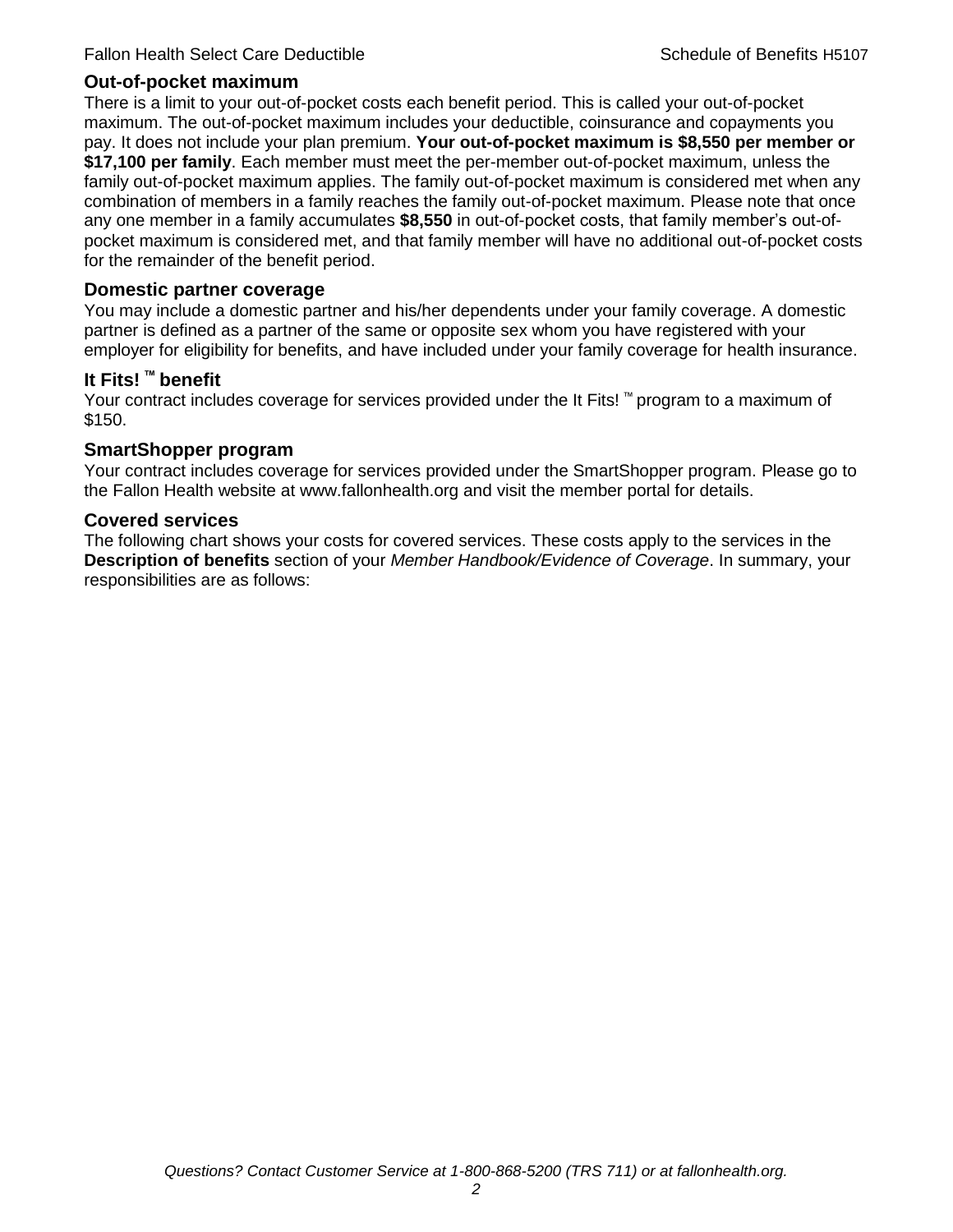Fallon Health Select Care Deductible **Schedule of Benefits H5107** Schedule of Benefits H5107

ı

|    | <b>Covered services</b>                                                                                                                                                                                                                                                                                                                      | <b>Benefits</b>                                                                                                                     |
|----|----------------------------------------------------------------------------------------------------------------------------------------------------------------------------------------------------------------------------------------------------------------------------------------------------------------------------------------------|-------------------------------------------------------------------------------------------------------------------------------------|
|    | <b>Ambulance services</b><br>1. Ambulance transportation for an emergency                                                                                                                                                                                                                                                                    | Covered in full after you                                                                                                           |
|    | 2. Ambulance transportation for non-emergency situations, when                                                                                                                                                                                                                                                                               | meet your deductible<br>Covered in full after you                                                                                   |
|    | medically necessary                                                                                                                                                                                                                                                                                                                          | meet your deductible                                                                                                                |
|    | <b>Autism services</b><br>Prior authorization required                                                                                                                                                                                                                                                                                       |                                                                                                                                     |
|    | 1. Habilitative and rehabilitative care                                                                                                                                                                                                                                                                                                      | \$40 copayment per visit                                                                                                            |
|    | 2. Applied behavior analysis when supervised by a board certified<br>behavioral analyst                                                                                                                                                                                                                                                      | Covered in full                                                                                                                     |
| 3. | Therapeutic care, services including speech, physical and<br>occupational therapy                                                                                                                                                                                                                                                            | \$40 copayment per visit                                                                                                            |
|    | Durable medical equipment and prosthetic/orthotic devices                                                                                                                                                                                                                                                                                    |                                                                                                                                     |
| 1. | Referral and prior authorization required for most services<br>The purchase or rental of durable medical equipment and<br>prosthetic/orthotic devices (including the fitting, preparing, repairing<br>and modifying of the appliance)                                                                                                        | 30% coinsurance after you<br>meet your deductible                                                                                   |
|    | 2. Scalp hair prosthesis (wigs) for individuals who have suffered hair<br>loss as a result of the treatment of any form of cancer or leukemia.<br>Coverage is provided for one scalp hair prosthetic (wig) per<br>member per benefit period when the prosthesis is determined to be<br>medically necessary by a plan physician and the plan. | 30% coinsurance after you<br>meet your deductible                                                                                   |
|    | 3. Breast prosthesis that is medically necessary after a covered<br>reconstructive surgery following a mastectomy                                                                                                                                                                                                                            | 30% coinsurance after you<br>meet your deductible                                                                                   |
|    | 4. Prosthetic limbs which replace, in whole or in part, an arm or leg                                                                                                                                                                                                                                                                        | 20% coinsurance after you<br>meet your deductible                                                                                   |
| 5. | Insulin pump and insulin pump supplies                                                                                                                                                                                                                                                                                                       | Covered in full                                                                                                                     |
| 6. | <b>Breast pumps</b>                                                                                                                                                                                                                                                                                                                          | Covered in full                                                                                                                     |
|    | 7. Up to \$2,000 per ear for hearing aid device only, every 36 months<br>(must be 21 years of age or younger)<br>Related services and supplies for hearing aids (not subject to<br>the \$2,000 limit)                                                                                                                                        | 30% coinsurance after you<br>meet your deductible                                                                                   |
|    | 8. Medical and surgical supplies                                                                                                                                                                                                                                                                                                             | Covered in full after you<br>meet your deductible                                                                                   |
|    | <b>Emergency and urgent care</b>                                                                                                                                                                                                                                                                                                             |                                                                                                                                     |
|    | 1. Emergency room visits                                                                                                                                                                                                                                                                                                                     | \$1,000 copayment per visit<br>after you meet your<br>deductible                                                                    |
|    | 2. Emergency room visits when you are admitted to an observation<br>room                                                                                                                                                                                                                                                                     | Covered in full after you<br>meet your deductible                                                                                   |
| 3. | Urgent care visits in a doctor's office or at an urgent care facility                                                                                                                                                                                                                                                                        | \$40 copayment per visit                                                                                                            |
| 4. | Emergency prescription medication provided out of the Select Care<br>service area as part of an approved emergency treatment                                                                                                                                                                                                                 | Tier 1: \$30 copayment<br>Tier 2: \$60 copayment<br>Tier 3: \$100 copayment<br>Tier 4: \$150 copayment<br>for up to a 14-day supply |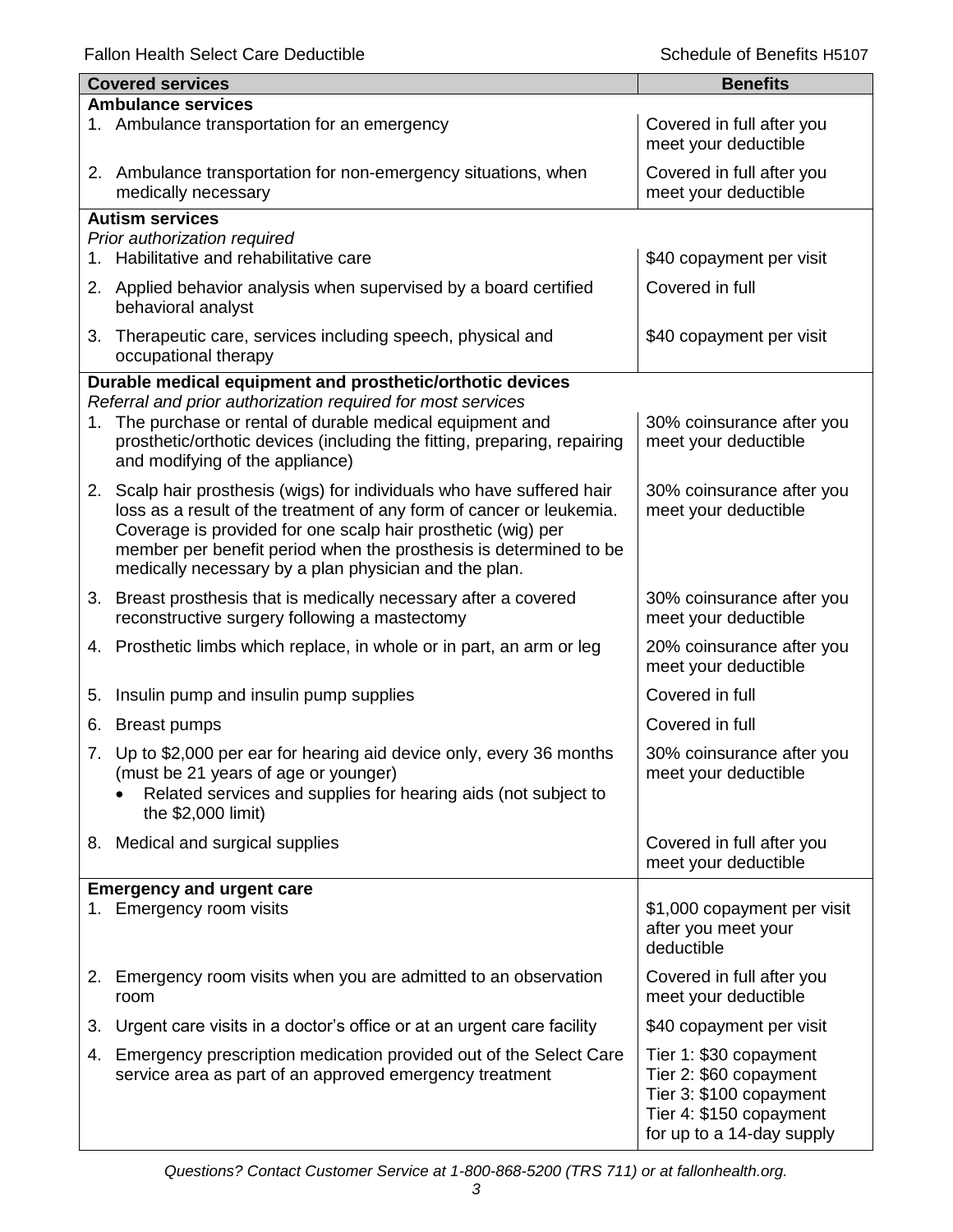| <b>Covered services</b>                                                                                                                                                                                                                |                                                                                                                                                                                                                    | <b>Benefits</b>                                                       |  |
|----------------------------------------------------------------------------------------------------------------------------------------------------------------------------------------------------------------------------------------|--------------------------------------------------------------------------------------------------------------------------------------------------------------------------------------------------------------------|-----------------------------------------------------------------------|--|
| Emergency and urgent care, continued                                                                                                                                                                                                   |                                                                                                                                                                                                                    |                                                                       |  |
| 5.<br>performed by phone, video, or mobile app.                                                                                                                                                                                        | Telemedicine visits with physicians through Teladoc. Visits are                                                                                                                                                    | \$5 copayment per visit                                               |  |
| <b>Enteral formulas and low protein foods</b>                                                                                                                                                                                          |                                                                                                                                                                                                                    |                                                                       |  |
| Referral and prior authorization required for enteral formulas<br>1.<br>the treatment of malabsorption caused by Crohn's disease,<br>amino acids and organic acids                                                                     | Enteral formulas, upon a physician's written order, for home use in<br>ulcerative colitis, gastroesophageal reflux, gastrointestinal motility,<br>chronic intestinal pseudo-obstruction, and inherited diseases of | Covered in full after you<br>meet your deductible                     |  |
| 2. Food products that have been modified to be low in protein for<br>counter and submit claims to the plan for reimbursement.                                                                                                          | individuals with inherited diseases of amino acids and organic<br>acids. You may be required to purchase these products over the                                                                                   | Covered in full after you<br>meet your deductible                     |  |
| Home health care services                                                                                                                                                                                                              |                                                                                                                                                                                                                    |                                                                       |  |
| Prior authorization required<br>1. Part-time or intermittent skilled nursing care and physical therapy<br>provided in your home by a home health agency                                                                                |                                                                                                                                                                                                                    | Covered in full after you<br>meet your deductible                     |  |
| 2. Additional services and supplies that are determined to be a<br>medically necessary component of skilled nursing care and<br>physical therapy                                                                                       |                                                                                                                                                                                                                    | Covered in full after you<br>meet your deductible                     |  |
| 3. Home dialysis services and non-durable medical supplies                                                                                                                                                                             |                                                                                                                                                                                                                    | Covered in full after you<br>meet your deductible                     |  |
| <b>Hospice care services</b><br>Referral and prior authorization required                                                                                                                                                              |                                                                                                                                                                                                                    | Covered in full after you<br>meet your deductible                     |  |
| <b>Hospital inpatient services</b>                                                                                                                                                                                                     |                                                                                                                                                                                                                    |                                                                       |  |
| Referral and prior authorization required<br>Inpatient hospital services including room and board in a<br>1.<br>semiprivate room and the services and supplies that would<br>ordinarily be furnished to you while you are an inpatient |                                                                                                                                                                                                                    | \$1,000 copayment per<br>admission after you meet<br>your deductible  |  |
| Infertility/assisted reproductive technology (art) services*<br>you have a Reliant Medical Group PCP)                                                                                                                                  | Referral and prior authorization required (unless provided by a Reliant Medical Group specialist and                                                                                                               |                                                                       |  |
|                                                                                                                                                                                                                                        | Office visits for the consultation, evaluation and diagnosis of fertility                                                                                                                                          | \$40 copayment per visit with<br>a PCP and certain other<br>providers |  |
|                                                                                                                                                                                                                                        |                                                                                                                                                                                                                    | \$65 copayment per visit with<br>a specialist                         |  |
| Diagnostic laboratory services<br>2.                                                                                                                                                                                                   |                                                                                                                                                                                                                    | \$50 copayment                                                        |  |
| Diagnostic X-ray services<br>3.                                                                                                                                                                                                        |                                                                                                                                                                                                                    | \$125 copayment after you<br>meet your deductible                     |  |
| Artificial insemination, such as intrauterine insemination (IUI)<br>4.                                                                                                                                                                 |                                                                                                                                                                                                                    | Covered in full after you<br>meet your deductible                     |  |
|                                                                                                                                                                                                                                        |                                                                                                                                                                                                                    |                                                                       |  |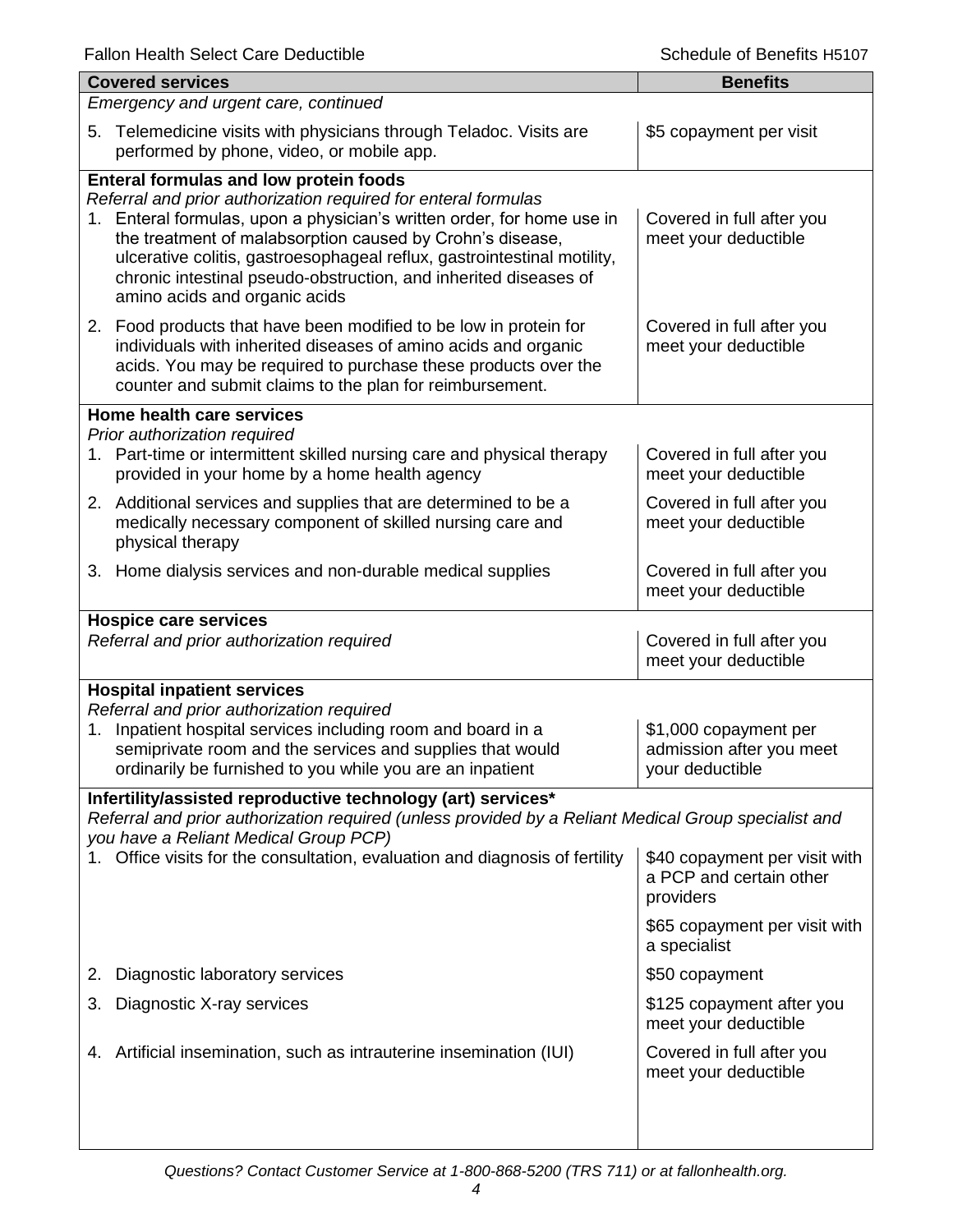| <b>Fallon Health Select Care Dequatible</b>                                                                                                                                                                                                                                                                                                                                                                                                                                                                                                                                                                                                                                                                                                                                                                                                                                                                                                                                                                                                                                                                                                       | Scriedule di Berielits Hotur                                         |
|---------------------------------------------------------------------------------------------------------------------------------------------------------------------------------------------------------------------------------------------------------------------------------------------------------------------------------------------------------------------------------------------------------------------------------------------------------------------------------------------------------------------------------------------------------------------------------------------------------------------------------------------------------------------------------------------------------------------------------------------------------------------------------------------------------------------------------------------------------------------------------------------------------------------------------------------------------------------------------------------------------------------------------------------------------------------------------------------------------------------------------------------------|----------------------------------------------------------------------|
| <b>Covered services</b>                                                                                                                                                                                                                                                                                                                                                                                                                                                                                                                                                                                                                                                                                                                                                                                                                                                                                                                                                                                                                                                                                                                           | <b>Benefits</b>                                                      |
| Infertility/assisted reproductive technology (art) services*, continued                                                                                                                                                                                                                                                                                                                                                                                                                                                                                                                                                                                                                                                                                                                                                                                                                                                                                                                                                                                                                                                                           |                                                                      |
| 5. Assisted reproductive technologies* except for those services listed<br>below                                                                                                                                                                                                                                                                                                                                                                                                                                                                                                                                                                                                                                                                                                                                                                                                                                                                                                                                                                                                                                                                  | Covered in full after you<br>meet your deductible                    |
| 6. Assisted reproductive technologies for:<br>In vitro fertilization (IVF-ET)<br>Gamete intrafallopian transfer (GIFT)<br>Zygote intrafallopian transfer (ZIFT)                                                                                                                                                                                                                                                                                                                                                                                                                                                                                                                                                                                                                                                                                                                                                                                                                                                                                                                                                                                   | \$250 copayment per<br>procedure after you meet<br>your deductible   |
| 7. Sperm, egg, and/or inseminated egg procurement, assisted<br>hatching, cryopreservation, processing and banking for plan<br>members in active infertility treatment to the extent that such costs<br>are not covered by the donor's insurer                                                                                                                                                                                                                                                                                                                                                                                                                                                                                                                                                                                                                                                                                                                                                                                                                                                                                                     | Covered in full after you<br>meet your deductible                    |
| * See the Description of benefits section of your Member Handbook/<br>Evidence of Coverage for a list of covered infertility/ART services.                                                                                                                                                                                                                                                                                                                                                                                                                                                                                                                                                                                                                                                                                                                                                                                                                                                                                                                                                                                                        |                                                                      |
| <b>Maternity services</b><br>1. Obstetrical services including prenatal, childbirth, postnatal and<br>postpartum care                                                                                                                                                                                                                                                                                                                                                                                                                                                                                                                                                                                                                                                                                                                                                                                                                                                                                                                                                                                                                             | Prenatal: \$40 copayment<br>(first visit only)                       |
|                                                                                                                                                                                                                                                                                                                                                                                                                                                                                                                                                                                                                                                                                                                                                                                                                                                                                                                                                                                                                                                                                                                                                   | Postnatal: \$40 copayment<br>per visit                               |
| Inpatient maternity and newborn child care for a minimum of 48<br>2.<br>hours of care following a vaginal delivery, or 96 hours of care<br>following a Caesarean section delivery, including charges for the<br>following services when provided during an inpatient maternity<br>admission: childbirth, nursery charges, circumcision, routine<br>examination, hearing screening and medically necessary<br>treatments of congenital defects, birth abnormalities or premature<br>birth. The covered length of stay may be reduced if the mother and<br>the attending physician agree upon an earlier discharge. If you or<br>your newborn are discharged earlier, you are covered for home<br>visits, parent education, assistance and training in breast or bottle<br>feeding and the performance of any necessary and appropriate<br>clinical tests; provided, however that the first home visit shall be<br>conducted by a registered nurse, physician or certified nurse<br>midwife; and provided further, that any subsequent home visit<br>determined to be clinically necessary shall be provided by a<br>licensed health care provider. | \$1,000 copayment per<br>admission after you meet<br>your deductible |
| (Fallon Health members are eligible for childbirth classes (refresher class<br>or siblings class))                                                                                                                                                                                                                                                                                                                                                                                                                                                                                                                                                                                                                                                                                                                                                                                                                                                                                                                                                                                                                                                | Covered in full through<br>member reimbursement                      |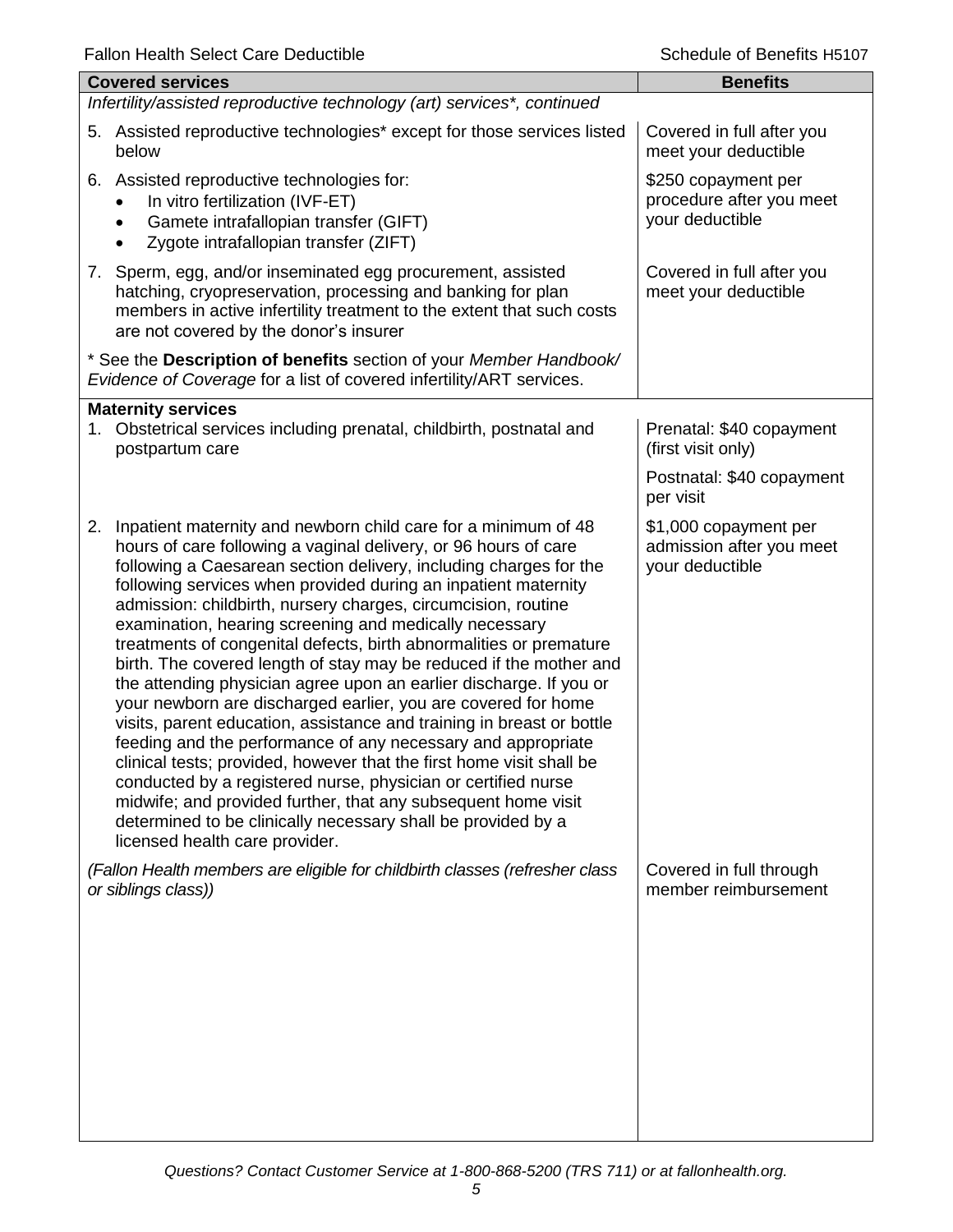|    | <b>Covered services</b>                                                                                                                                                                                                                                                                                                                                    | <b>Benefits</b>          |
|----|------------------------------------------------------------------------------------------------------------------------------------------------------------------------------------------------------------------------------------------------------------------------------------------------------------------------------------------------------------|--------------------------|
|    | Mental health and substance use services                                                                                                                                                                                                                                                                                                                   |                          |
|    | Inpatient services<br>Prior authorization required                                                                                                                                                                                                                                                                                                         |                          |
|    | 1. Inpatient hospital care for as many days as your condition requires,<br>including room and board and the services and supplies that would<br>ordinarily be furnished to you while you are an inpatient. These<br>include, but are not limited to, individual, family and group therapy,<br>pharmacological therapy, and diagnostic laboratory services. | Covered in full          |
|    | Note: Prior authorization will not be required for behavioral health<br>inpatient admission immediately following an emergency room visit.                                                                                                                                                                                                                 |                          |
|    | <b>Intermediate services</b>                                                                                                                                                                                                                                                                                                                               |                          |
|    | Prior authorization required<br>Intermediate services include but are not limited to:<br>1. Acute and other residential treatment-Mental health services<br>provided in a 24-hour setting therapeutic environments                                                                                                                                         | Covered in full          |
|    | 2. Clinically managed detoxification services-24 hour, 7 days a week,<br>clinically managed de-tox services in a licensed non-hospital setting<br>that include 24 hour per day supervision                                                                                                                                                                 | Covered in full          |
|    | 3. Partial Hospitalization: Short-term day/evening mental health<br>programming available 5 to 7 days per week                                                                                                                                                                                                                                             | \$40 copayment per visit |
|    | 4. Intensive outpatient programs: Multimodal, inter-disciplinary,<br>structured behavioral health treatment provided 2-3 hours per day,<br>multiple days per week                                                                                                                                                                                          | \$40 copayment per visit |
|    | 5. Day treatment: Program encompasses some portion of the day or<br>week rather than a weekly visit                                                                                                                                                                                                                                                        | \$40 copayment per visit |
|    | 6. Crisis Stabilization: Short-term psychiatric treatment in a structured,<br>community based therapeutic environments                                                                                                                                                                                                                                     | \$40 copayment per visit |
|    | 7. In-home therapy services                                                                                                                                                                                                                                                                                                                                | \$40 copayment per visit |
|    | Intermediate services for children and adolescents under the age of 19<br>1. Community-based acute treatment                                                                                                                                                                                                                                               | Covered in full          |
|    | 2. Intensive community-based treatment                                                                                                                                                                                                                                                                                                                     | Covered in full          |
| 3. | <b>Intensive Care Coordination</b>                                                                                                                                                                                                                                                                                                                         | Covered in full          |
| 4. | Family Stabilization Team (also referred to as In-Home Therapy)                                                                                                                                                                                                                                                                                            | Covered in full          |
| 5. | In-home Behavioral Services                                                                                                                                                                                                                                                                                                                                | Covered in full          |
| 6. | Mobile Crisis Intervention (service available up to seven days).<br>Prior authorization not required.                                                                                                                                                                                                                                                      | Covered in full          |
|    | 7. Family support and training                                                                                                                                                                                                                                                                                                                             | Covered in full          |
| 8. | Therapeutic mentoring services                                                                                                                                                                                                                                                                                                                             | Covered in full          |
|    | <b>Outpatient services</b><br>Outpatient office visits, including individual, group or family therapy.                                                                                                                                                                                                                                                     | \$40 copayment per visit |
|    | 2. Psychopharmacological services, such as visits with a physician to<br>review, monitor and adjust the levels of prescription medication to<br>treat a mental condition. Prior authorization required.                                                                                                                                                    | \$40 copayment per visit |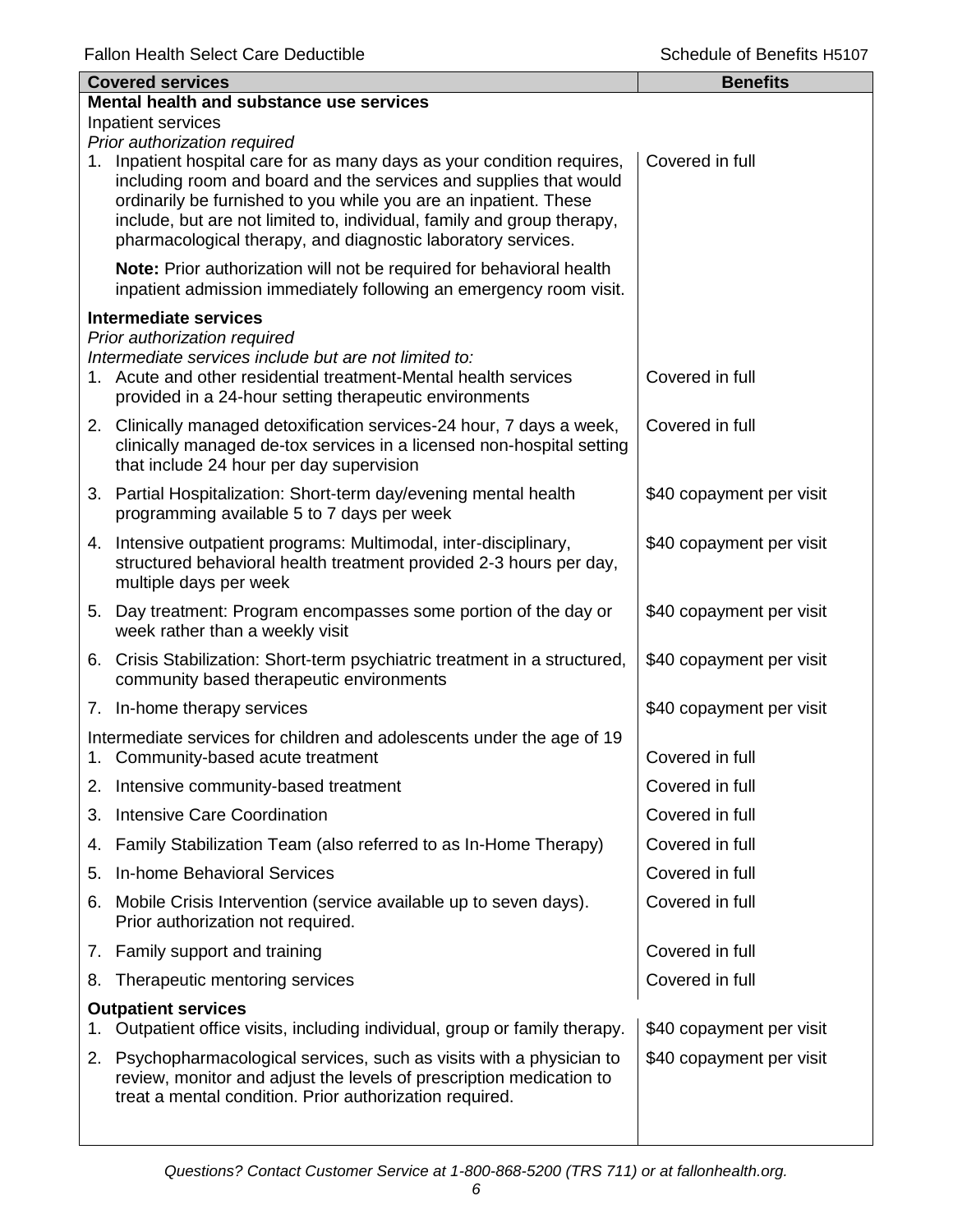ı

|                                                                                                                                                                                                                                                                                                                                                                                            | <b>Covered services</b><br>Mental health and substance use services, continued                                                                                                                                                                                 | <b>Benefits</b>                                                                                           |
|--------------------------------------------------------------------------------------------------------------------------------------------------------------------------------------------------------------------------------------------------------------------------------------------------------------------------------------------------------------------------------------------|----------------------------------------------------------------------------------------------------------------------------------------------------------------------------------------------------------------------------------------------------------------|-----------------------------------------------------------------------------------------------------------|
|                                                                                                                                                                                                                                                                                                                                                                                            | 3. Neuropsychological assessment services when medically<br>necessary. Prior authorization required.                                                                                                                                                           | \$40 copayment per visit                                                                                  |
| Note: Effective for plan years beginning on or after October 1, 2015,<br>Massachusetts state law (Chapter 258 of the Acts of 2014) restricts the<br>circumstances in which insurers may require prior authorization for<br>substance use services. We will not require prior authorization for<br>substance use services in any circumstances where this is not allowed<br>by Chapter 258. |                                                                                                                                                                                                                                                                |                                                                                                           |
|                                                                                                                                                                                                                                                                                                                                                                                            | Office visits and outpatient services                                                                                                                                                                                                                          |                                                                                                           |
| 1.                                                                                                                                                                                                                                                                                                                                                                                         | Office visits, to diagnose or treat an illness or an injury<br>Telehealth visits done via a secure, real time Telemedicine<br>$\bullet$                                                                                                                        | \$40 copayment per visit with<br>a PCP and certain other<br>providers                                     |
|                                                                                                                                                                                                                                                                                                                                                                                            | platform which is inclusive of both an audio and visual<br>component.                                                                                                                                                                                          | \$65 copayment per visit with<br>a specialist                                                             |
|                                                                                                                                                                                                                                                                                                                                                                                            | 2. A second opinion, upon your request, with another plan provider                                                                                                                                                                                             | \$40 copayment per visit with<br>a PCP and certain other<br>providers                                     |
|                                                                                                                                                                                                                                                                                                                                                                                            |                                                                                                                                                                                                                                                                | \$65 copayment per visit with<br>a specialist                                                             |
|                                                                                                                                                                                                                                                                                                                                                                                            | 3. Certain drugs covered under medical benefits, and that are<br>ordered, supplied and administered by a plan provider                                                                                                                                         | Covered in full after you<br>meet your deductible                                                         |
|                                                                                                                                                                                                                                                                                                                                                                                            | 4. Allergy injections                                                                                                                                                                                                                                          | Covered in full                                                                                           |
|                                                                                                                                                                                                                                                                                                                                                                                            | 5. Radiation therapy and Chemotherapy                                                                                                                                                                                                                          | Covered in full after you<br>meet your deductible                                                         |
|                                                                                                                                                                                                                                                                                                                                                                                            | 6. Respiratory therapy                                                                                                                                                                                                                                         | Covered in full after you<br>meet your deductible                                                         |
|                                                                                                                                                                                                                                                                                                                                                                                            | 7. Hormone replacement services in the doctor's office for<br>perimenopausal or postmenopausal women                                                                                                                                                           | \$40 copayment per visit                                                                                  |
|                                                                                                                                                                                                                                                                                                                                                                                            | 8. Diagnostic lab services ordered by a plan provider, in relation to a<br>covered office visit                                                                                                                                                                | \$50 copayment                                                                                            |
|                                                                                                                                                                                                                                                                                                                                                                                            | 9. Diagnostic X-ray services ordered by a plan provider, in relation to<br>a covered office visit                                                                                                                                                              | \$125 copayment after you<br>meet your deductible                                                         |
|                                                                                                                                                                                                                                                                                                                                                                                            | 10. Other diagnostic services including but not limited to, EKG,<br>endoscopy, colonoscopy and ultrasound                                                                                                                                                      | Covered in full after you<br>meet your deductible                                                         |
|                                                                                                                                                                                                                                                                                                                                                                                            | 11. High-tech imaging services, including but not limited to, MRI/MRA,<br>CT/CTA, PET scans and nuclear cardiology imaging. Limited to one<br>copayment per day when performed at the same facility for the<br>same diagnosis. (Prior authorization required.) | \$700 copayment per MRI,<br>CT, PET scan or nuclear<br>cardiology image after you<br>meet your deductible |
|                                                                                                                                                                                                                                                                                                                                                                                            | 12. Chiropractic services for acute musculoskeletal conditions. The<br>condition must be new or an acute exacerbation of a previous<br>condition. Chiropractic services will be covered as medically<br>necessary.                                             | \$40 copayment per visit                                                                                  |
|                                                                                                                                                                                                                                                                                                                                                                                            | Outpatient lab tests and x-rays<br>$\bullet$                                                                                                                                                                                                                   | See Diagnostic lab, x-ray<br>and high-tech imaging<br>services                                            |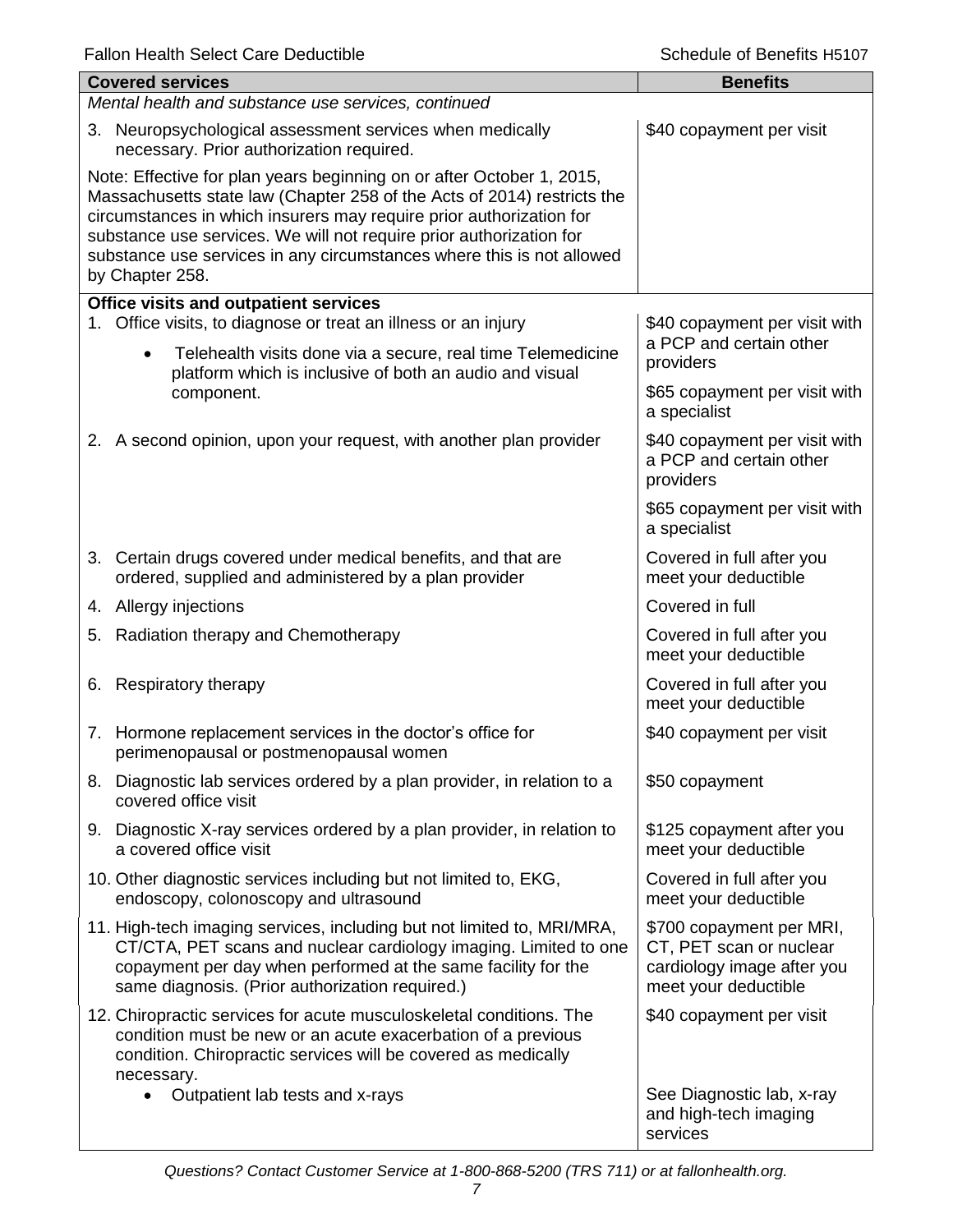| Falloff Health Select Care Deductible                                                                                                                                                                                                                                                 | <b>SCHEQUIE OF DEFIEIRS HOTO</b>                                                                                                                            |  |  |  |
|---------------------------------------------------------------------------------------------------------------------------------------------------------------------------------------------------------------------------------------------------------------------------------------|-------------------------------------------------------------------------------------------------------------------------------------------------------------|--|--|--|
| <b>Covered services</b>                                                                                                                                                                                                                                                               | <b>Benefits</b>                                                                                                                                             |  |  |  |
| Office visits and outpatient services, continued                                                                                                                                                                                                                                      |                                                                                                                                                             |  |  |  |
| 13. Outpatient renal dialysis at a plan-designated center or continuous<br>ambulatory peritoneal dialysis                                                                                                                                                                             | Covered in full after you<br>meet your deductible                                                                                                           |  |  |  |
| 14. Diabetes outpatient self-management training and education,<br>including medical nutrition therapy, provided by a certified diabetes<br>health care provider                                                                                                                      | \$40 copayment per visit                                                                                                                                    |  |  |  |
| 15. Laboratory tests necessary for the diagnosis or treatment of<br>diabetes, including glycosylated hemoglobin, or HbAlc, tests, and<br>urinary/protein/microalbumin and lipid profiles                                                                                              | \$50 copayment                                                                                                                                              |  |  |  |
| 16. Medical social services provided to assist you in adjustment to your<br>or your family member's illness. This includes assessment,<br>counseling, consultation and assistance in accessing community<br>resources.                                                                | \$40 copayment per visit                                                                                                                                    |  |  |  |
| 17. Outpatient surgery, anesthesia and the medically necessary<br>preoperative and postoperative care related to the surgery                                                                                                                                                          | \$1,000 copayment per<br>surgery after you meet your<br>deductible when provided in<br>a hospital outpatient, day<br>surgery or ambulatory care<br>facility |  |  |  |
| 18. Visit to a contracted limited service clinic. Services are provided for<br>a variety of common illnesses, including, but not limited to:<br>strep throat<br>ear, eyes, sinus, bladder and bronchial infections<br>minor skin conditions (e.g. sunburn, cold sores)                | \$40 copayment per visit                                                                                                                                    |  |  |  |
| 19. Podiatry care<br>Outpatient lab tests and x-rays                                                                                                                                                                                                                                  | See Diagnostic lab, x-ray<br>and imaging services                                                                                                           |  |  |  |
| Outpatient surgical services<br>٠                                                                                                                                                                                                                                                     | See Outpatient surgery                                                                                                                                      |  |  |  |
| Outpatient medical care                                                                                                                                                                                                                                                               | See Office visits                                                                                                                                           |  |  |  |
| Oral surgery and related services<br>Referral and prior authorization required (except for extraction of impacted teeth or lingual frenectomy)<br>Removal or exposure of impacted teeth, including both hard and<br>1.<br>soft tissue impactions, or an evaluation for this procedure | \$65 copayment per visit                                                                                                                                    |  |  |  |
| Surgical treatments of cysts, affecting the teeth or gums, that must<br>2.<br>be rendered by a plan oral surgeon                                                                                                                                                                      | \$65 copayment per visit                                                                                                                                    |  |  |  |
| Treatment of fractures of the jaw bone (mandible) or any facial<br>3.<br>bone                                                                                                                                                                                                         | \$65 copayment per visit                                                                                                                                    |  |  |  |
| 4. Evaluation and surgery for the treatment of temporomandibular joint<br>disorder when a medical condition is diagnosed, or for surgery<br>related to the jaw or any structure connected to the jaw                                                                                  | \$65 copayment per visit                                                                                                                                    |  |  |  |
| 5. Extraction of teeth in preparation for radiation treatment of the head<br>or neck                                                                                                                                                                                                  | \$65 copayment per visit                                                                                                                                    |  |  |  |
| 6. Surgical treatment related to cancer                                                                                                                                                                                                                                               | \$65 copayment per visit                                                                                                                                    |  |  |  |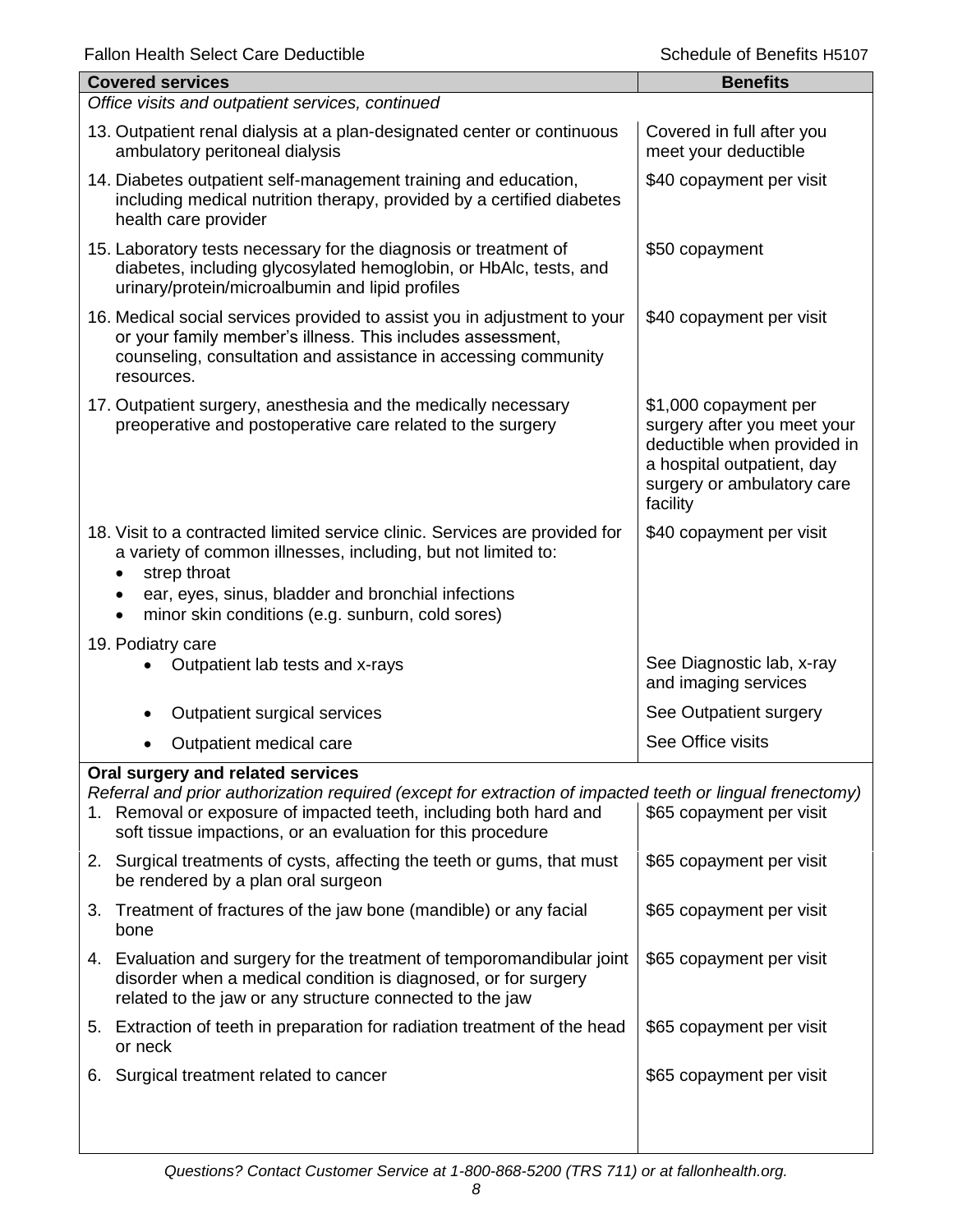| <b>Covered services</b>                                                                                                                                                                                                                        | <b>Benefits</b>                                                                       |  |
|------------------------------------------------------------------------------------------------------------------------------------------------------------------------------------------------------------------------------------------------|---------------------------------------------------------------------------------------|--|
| Oral surgery and related services, continued                                                                                                                                                                                                   |                                                                                       |  |
| Emergency medical care, such as, to relieve pain and stop bleeding<br>7.<br>as a result of accidental injury to sound natural teeth or tissues,<br>when provided as soon as medically possible after the injury. This                          | \$40 copayment per visit to a<br>physician's or dentist's office                      |  |
| does not include restorative or other dental services. No referral or<br>authorization is required. Go to the closest provider.                                                                                                                | \$1,000 copayment per visit<br>to an emergency room after<br>you meet your deductible |  |
| Note: These benefits are for oral surgery services in an office setting. Oral surgery services in a<br>hospital outpatient, day surgery or ambulatory care facility, or as an inpatient are covered in full after<br>you meet your deductible. |                                                                                       |  |
| See Office visits and outpatient services for diagnostic lab and X-ray services.                                                                                                                                                               |                                                                                       |  |
| <b>Organ transplants</b>                                                                                                                                                                                                                       |                                                                                       |  |
| Referral and prior authorization required<br>1. Office visits related to the transplant                                                                                                                                                        | \$40 copayment per visit with<br>a PCP and certain other<br>providers                 |  |
|                                                                                                                                                                                                                                                | \$65 copayment per visit with<br>a specialist                                         |  |
| 2.<br>Inpatient hospital services, including room and board in a<br>semiprivate room and the services and supplies that would<br>ordinarily be furnished to you while you are an inpatient                                                     | \$1,000 copayment per<br>admission after you meet<br>your deductible                  |  |
| Human leukocyte antigen (HLA) or histocompatability locus antigen<br>3.<br>testing for A, B or DR antigens, or any combination thereof,<br>necessary to establish bone marrow transplant donor suitability of a<br>member                      | \$50 copayment                                                                        |  |
| Pediatric dental services*<br>(for members under the age of 19)                                                                                                                                                                                | See Addendum: Pediatric<br><b>Dental Services</b>                                     |  |
| Pediatric vision services*<br>(for members under the age of 19)                                                                                                                                                                                | See Addendum: Pediatric<br><b>Vision Services</b>                                     |  |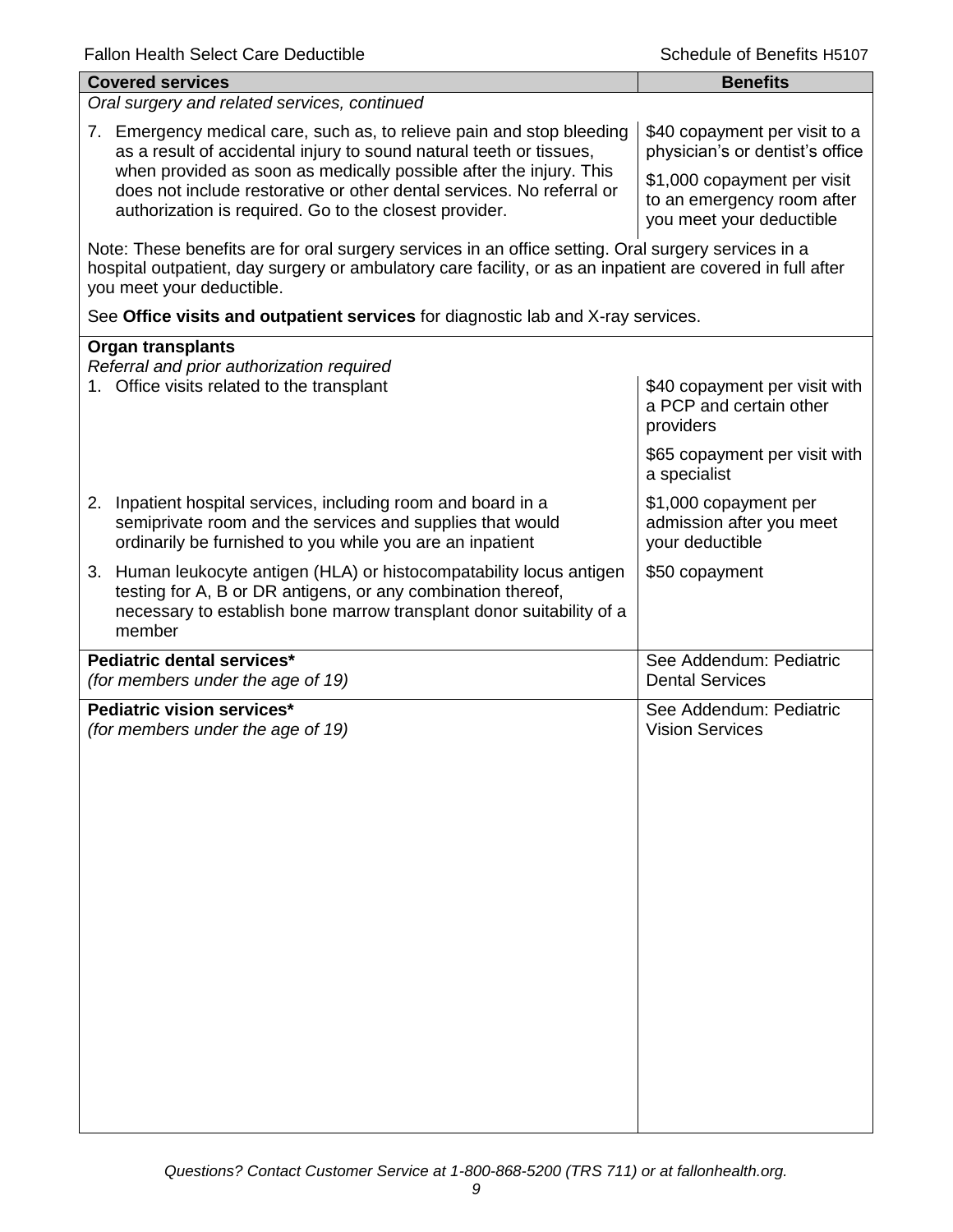| <b>Covered services</b>                                                                                                                                                                                                                                                                                                                                                                                                                                                                                              | <b>Benefits</b>                                                                                                                                              |
|----------------------------------------------------------------------------------------------------------------------------------------------------------------------------------------------------------------------------------------------------------------------------------------------------------------------------------------------------------------------------------------------------------------------------------------------------------------------------------------------------------------------|--------------------------------------------------------------------------------------------------------------------------------------------------------------|
| <b>Prescription drugs</b>                                                                                                                                                                                                                                                                                                                                                                                                                                                                                            |                                                                                                                                                              |
| Covered prescription items:<br>• Prescription medication<br>Prescription contraceptive drugs and devices*<br>Hormone replacement therapy for peri- and post-menopausal<br>women<br>Injectable agents (self-administered**)                                                                                                                                                                                                                                                                                           | Network pharmacy:<br>Tier 1: \$30 copayment<br>Tier 2: \$60 copayment<br>Tier 3: \$100 copayment<br>Tier 4: \$150 copayment<br>for up to a 30-day supply     |
| Insulin<br>$\bullet$<br>Syringes (including insulin syringes) or needles when medically<br>necessary<br>Supplies for the treatment of diabetes, as required by state law,<br>including:<br>blood glucose monitoring strips<br>$\overline{\phantom{0}}$<br>urine glucose strips<br>$\qquad \qquad -$<br>lancets<br>$\overline{\phantom{m}}$<br>ketone strips<br>$\overline{\phantom{0}}$<br>Special medical formulas to treat certain metabolic disorders as<br>required by state law (prior authorization required). | Mail-order pharmacy:<br>Tier 1: \$60 copayment<br>Tier 2: \$120 copayment<br>Tier 3: \$200 copayment<br>Tier 4: \$450 copayment<br>for up to a 90-day supply |
| *Generic prescription contraceptive drugs and devices are covered in<br>full. Brand name prescription contraceptive drugs and devices with no<br>generic equivalent are covered in full (prior authorization required).                                                                                                                                                                                                                                                                                              |                                                                                                                                                              |
| ** Injectables administered in the doctor's office or under other<br>professional supervision are covered as a medical benefit.                                                                                                                                                                                                                                                                                                                                                                                      |                                                                                                                                                              |
| Orally administered anticancer medications used to kill or slow the<br>growth of cancerous cells                                                                                                                                                                                                                                                                                                                                                                                                                     | Covered in full                                                                                                                                              |
| Certain medications cannot be limited to a 30-day supply due to<br>manufacturer packaging, for example, a prefilled syringe. In these<br>cases, you will be charged the applicable copay/coinsurance based on<br>the actual day supply.                                                                                                                                                                                                                                                                              |                                                                                                                                                              |
| Note: Medical and surgical supplies obtained through a pharmacy may<br>have a drug prescription benefit cost-sharing applied.                                                                                                                                                                                                                                                                                                                                                                                        |                                                                                                                                                              |
|                                                                                                                                                                                                                                                                                                                                                                                                                                                                                                                      |                                                                                                                                                              |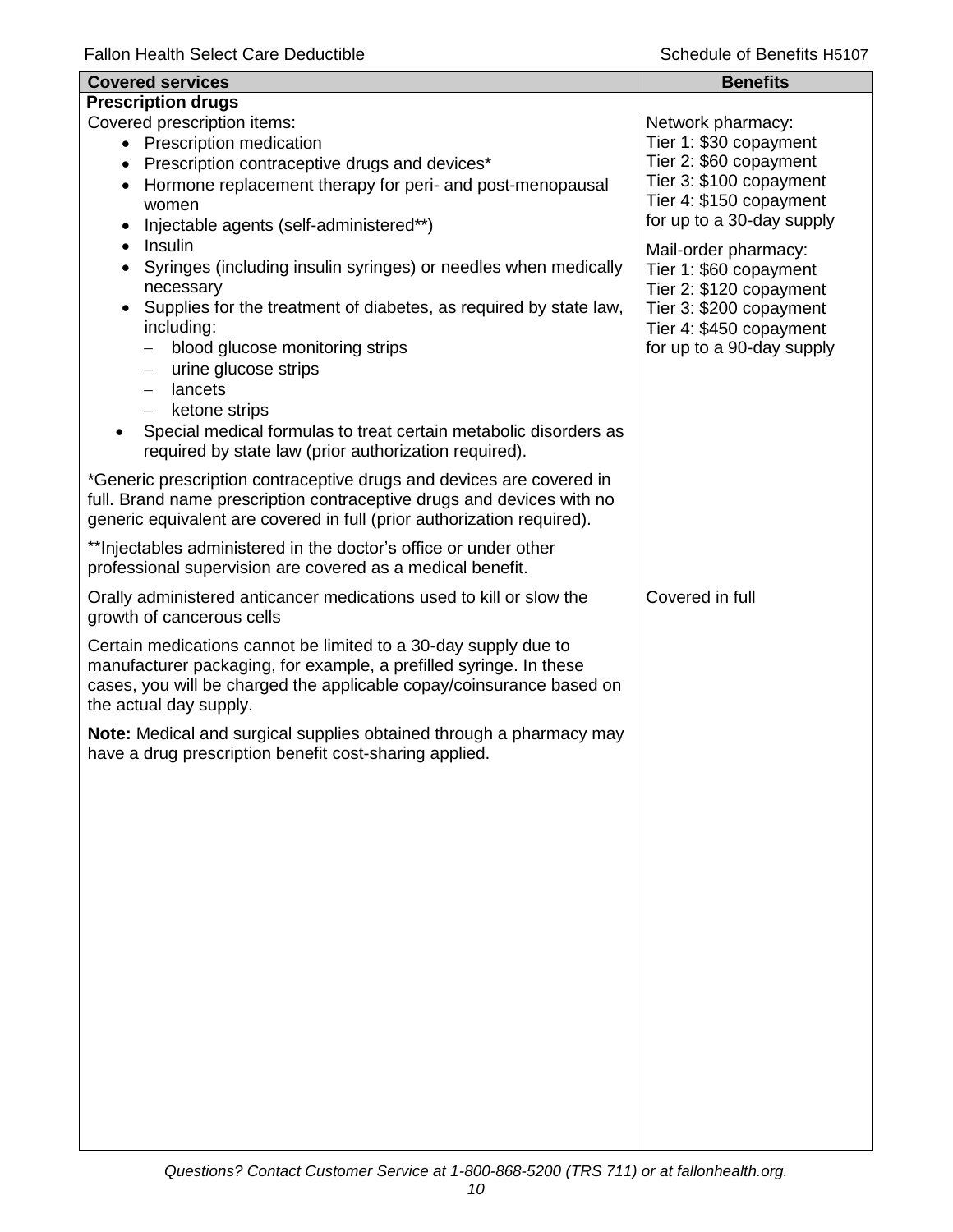| <b>Covered services</b> |                                                                                                                                                                                                                                                                                                                                                                                                                | <b>Benefits</b> |
|-------------------------|----------------------------------------------------------------------------------------------------------------------------------------------------------------------------------------------------------------------------------------------------------------------------------------------------------------------------------------------------------------------------------------------------------------|-----------------|
|                         | <b>Preventive care</b><br>1. Routine physical exams for the prevention and detection of disease                                                                                                                                                                                                                                                                                                                | Covered in full |
|                         | 2. Immunizations that are included on the formulary, that are for<br>covered medical benefits and that are ordered, supplied and                                                                                                                                                                                                                                                                               | Covered in full |
|                         | administered by a plan physician. If administered by a plan<br>specialist, you will generally need to obtain a referral to see the<br>specialist.                                                                                                                                                                                                                                                              |                 |
|                         | 3. A baseline mammogram for women age 35 to 40, and a yearly<br>mammogram for women age 40 and older                                                                                                                                                                                                                                                                                                           | Covered in full |
|                         | 4. Routine gynecological care services, including an annual Pap<br>smear (cytological screening) and pelvic exam                                                                                                                                                                                                                                                                                               | Covered in full |
| 5.                      | Routine eye exams, once in each 12-month period                                                                                                                                                                                                                                                                                                                                                                | Covered in full |
| 6.                      | Hearing and vision screening                                                                                                                                                                                                                                                                                                                                                                                   | Covered in full |
|                         | 7. Well-child care and pediatric services, at least six times during the<br>child's first year after birth, at least three times during the next year,<br>then at least annually until the child's sixth birthday. This includes<br>the following services, as recommended by the physician and in<br>accordance with state law:<br>• physical examination<br>• history<br>measurements<br>• sensory screening | Covered in full |
|                         | • neuropsychiatric evaluation<br>• development screening and assessment                                                                                                                                                                                                                                                                                                                                        |                 |
|                         | 8. Pediatric services including:<br>appropriate immunizations<br>• hereditary and metabolic screening at birth<br>• newborn hearing screening test performed before the newborn<br>infant is discharged from the hospital or birthing center<br>• tuberculin tests, hematocrit, hemoglobin, and other appropriate<br>blood tests and urinalysis<br>lead screening<br>$\bullet$                                 | Covered in full |
| 9.                      | Female consultations, examinations, procedures, contraceptive<br>devices, and medical services related to the use of all contraceptive<br>methods*                                                                                                                                                                                                                                                             | Covered in full |
|                         | 10. Tobacco counseling sessions with your primary physician or other<br>provider designed to create a plan to stop smoking.                                                                                                                                                                                                                                                                                    | Covered in full |
|                         | * Prescription contraceptive devices are covered under the prescription<br>drug benefit.                                                                                                                                                                                                                                                                                                                       |                 |
|                         |                                                                                                                                                                                                                                                                                                                                                                                                                |                 |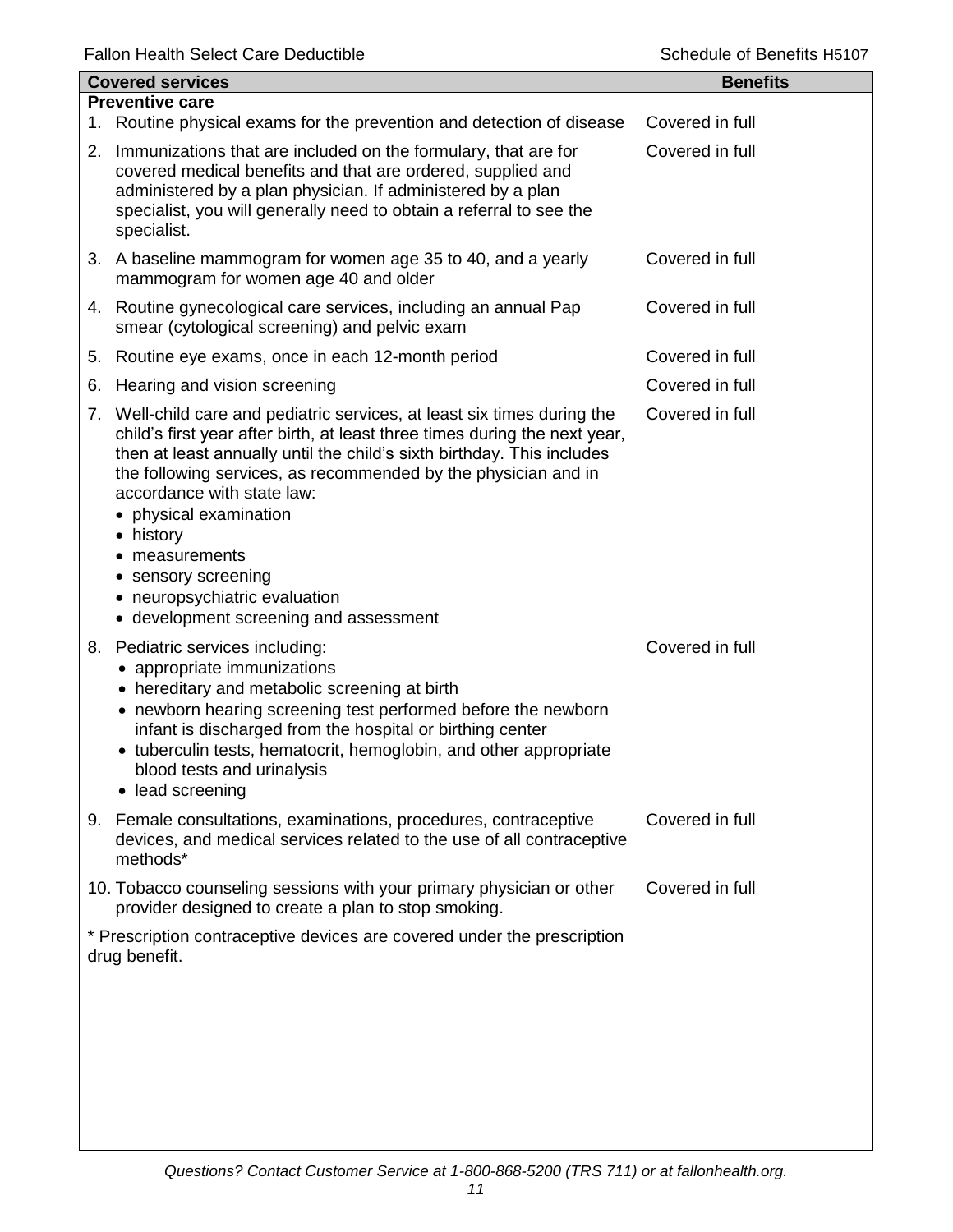|                                          | <b>Covered services</b>                                                                                                                                                                                                                                                                                                                                                                                                                            | <b>Benefits</b>                                                      |
|------------------------------------------|----------------------------------------------------------------------------------------------------------------------------------------------------------------------------------------------------------------------------------------------------------------------------------------------------------------------------------------------------------------------------------------------------------------------------------------------------|----------------------------------------------------------------------|
| 1.                                       | <b>Reconstructive surgery</b><br>Referral and prior authorization required (unless provided by a Reliant<br>Medical Group specialist and you have a Reliant Medical Group PCP)<br>Inpatient hospital services including room and board in a<br>semiprivate room and the services and supplies that would<br>ordinarily be furnished to you while you are an inpatient, including<br>Massachusetts mandated services for cleft lip and cleft palate | \$1,000 copayment per<br>admission after you meet<br>your deductible |
|                                          | <b>Rehabilitation and habilitation services</b>                                                                                                                                                                                                                                                                                                                                                                                                    |                                                                      |
|                                          | Referral required<br>1. Physical and occupational therapy services are covered for up to<br>60 visits combined per benefit period when medically necessary<br>with a PCP referral. After 60 combined physical and occupational<br>therapy visits, prior authorization based on medical necessity is<br>required for additional visits.                                                                                                             | \$40 copayment per visit<br>after you meet your<br>deductible        |
|                                          | 2. Medically necessary services for the diagnosis and treatment of<br>speech, hearing and language disorders when services are<br>provided by a plan provider who is a speech-language pathologist<br>or audiologist; and at a plan facility or a plan provider's office with a<br>PCP referral. After 30 speech therapy visits, prior authorization<br>based on medical necessity is required for additional visits.                              | \$40 copayment per visit<br>after you meet your<br>deductible        |
|                                          | 3. Cardiac rehabilitation services to treat cardiovascular disease in<br>accordance with state law and Department of Public Health<br>regulations                                                                                                                                                                                                                                                                                                  | \$40 copayment per visit<br>after you meet your<br>deductible        |
|                                          | 4. Medically necessary early intervention services delivered by a<br>certified early intervention specialist, according to operational<br>standards developed by the Department of Public Health, for<br>children from birth to their third birthday.                                                                                                                                                                                              | Covered in full                                                      |
|                                          | 5. Pulmonary rehabilitation services for chronic obstructive pulmonary<br>disease (COPD) are covered for up to two one-hour sessions per<br>day, for up to 36 lifetime sessions.                                                                                                                                                                                                                                                                   | Covered in full after you<br>meet your deductible                    |
| <b>Skilled nursing facility services</b> |                                                                                                                                                                                                                                                                                                                                                                                                                                                    |                                                                      |
|                                          | Referral and prior authorization required<br>1. Inpatient hospital services, for up to 100 days per benefit period<br>provided criteria is met, including room and board in a semiprivate<br>room and the services and supplies that would ordinarily be<br>furnished to you while you are an inpatient                                                                                                                                            | \$1,000 copayment per<br>admission after you meet<br>your deductible |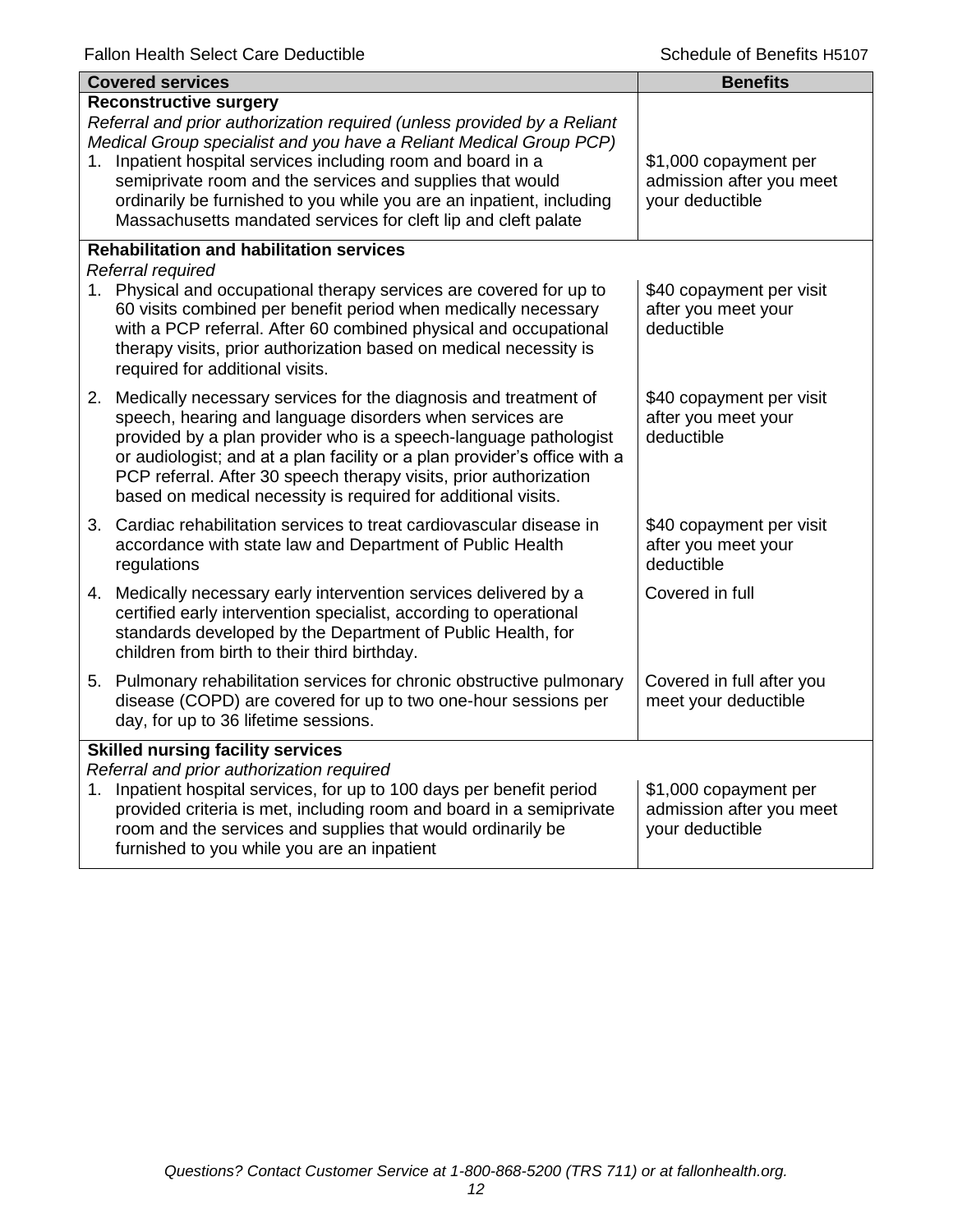# **Addendum Pediatric Dental Services**

#### *This addendum is part of your Member* Handbook/Evidence of Coverage.

This addendum provides you with the cost-sharing that you are responsible for when you get covered pediatric dental care from a plan dentist for members under the age of 19. For a list of plan dentists, go to fallonhealth.org or call Customer Service at 1-800-868-5200 (TRS 711).

#### **Preventive and Diagnostic Services**

|                                                                             | <b>Benefits</b> |
|-----------------------------------------------------------------------------|-----------------|
| <b>Preventive and Diagnostic Services</b>                                   |                 |
| Comprehensive Evaluation (once per lifetime per provider or location)<br>٠  |                 |
| Periodic Oral Exams (two per benefit period)<br>$\bullet$                   |                 |
| Limited oral evaluation (two per benefit period)<br>$\bullet$               |                 |
| Full mouth x-rays (once every 36 months per provider or location)           |                 |
| Panoramic x-rays (once every 36 months per provider or location)            |                 |
| Bitewing x-rays (two per benefit period)<br>٠                               | Covered in full |
| Single tooth x-rays (one per visit)                                         |                 |
| Teeth cleaning, including minor scaling procedures (two per benefit period) |                 |
| Fluoride Treatments (one per day per provider or location)<br>٠             |                 |
| Space maintainers                                                           |                 |
| Sealants (Please note: Sealants are not covered on previously restored      |                 |
| teeth) (Once every 36 months per provider or location)                      |                 |

## **Basic Covered Services**

|                                                                                                                                                                                                                                                                                                                                                          | <b>Benefits</b> |
|----------------------------------------------------------------------------------------------------------------------------------------------------------------------------------------------------------------------------------------------------------------------------------------------------------------------------------------------------------|-----------------|
| <b>Basic Covered Services</b><br>Amalgam restorations (once per benefit period per tooth)<br>Composite resin restorations (once per benefit period per tooth)<br>Recement crowns/onlays<br>Rebase or reline dentures (once every 24 months)                                                                                                              |                 |
| Root canals on permanent teeth (once per lifetime per tooth)<br>Prefabricated stainless steel crowns (once per lifetime per tooth)<br>Periodontal scaling and root planning (once every 36 months)<br>Simple extractions (once per lifetime per tooth, erupted or exposed root)<br>Surgical extractions (once per lifetime per tooth)<br>Vital pulpotomy | 25% coinsurance |
| Apeicocectomy<br>Palliative care<br>Anesthesia                                                                                                                                                                                                                                                                                                           |                 |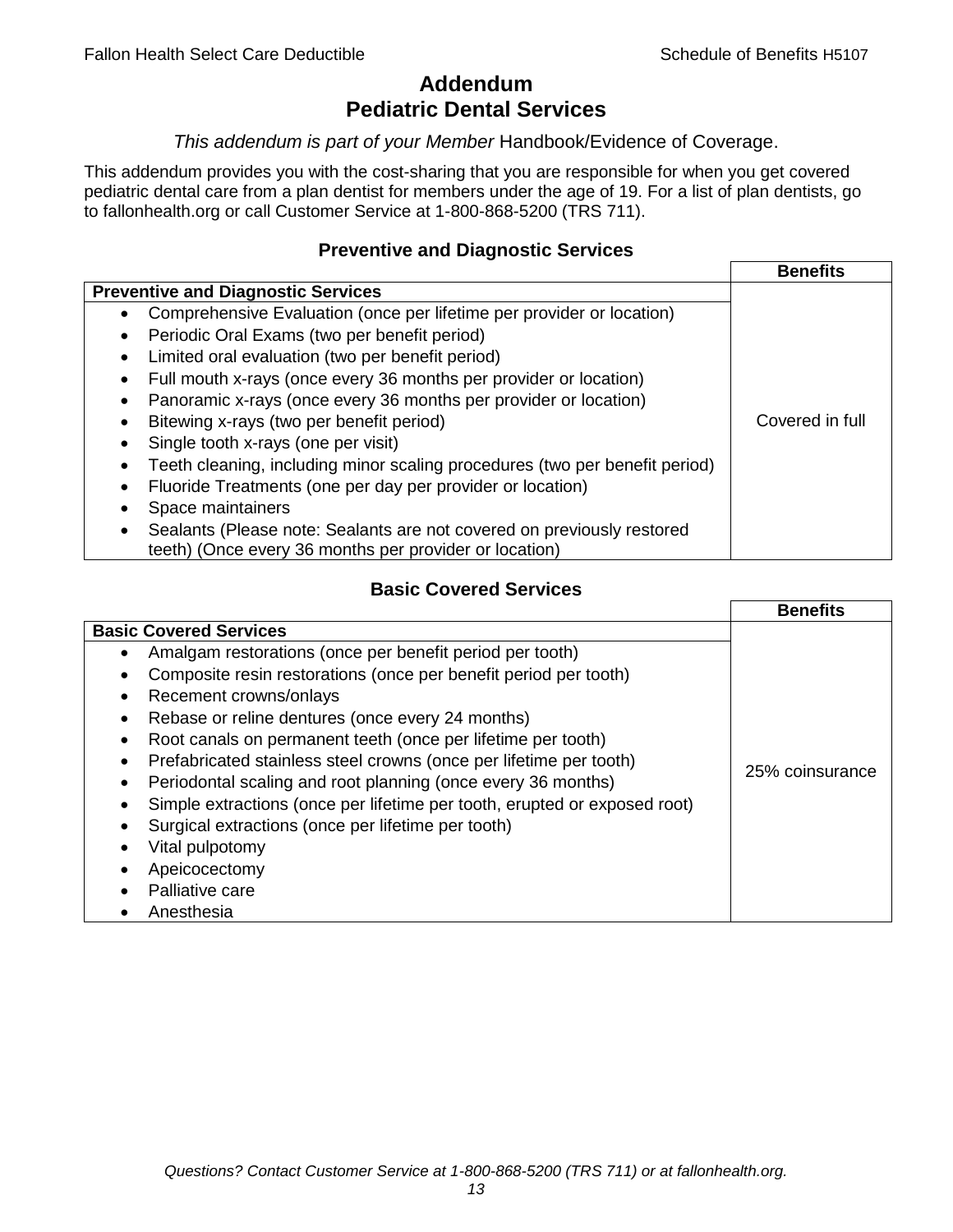### **Major Restorative Services**

|                                                                                                    | <b>Benefits</b> |
|----------------------------------------------------------------------------------------------------|-----------------|
| <b>Major Restorative Services</b>                                                                  |                 |
| • Crown, resin (once every 60 months per tooth)                                                    |                 |
| Porcelain/ceramic crowns (once every 60 months per tooth)<br>$\bullet$                             | 50% coinsurance |
| Porcelain fused to metal/mobile/high noble crowns (once every 60 months<br>$\bullet$<br>per tooth) |                 |
| Partial and complete dentures (once every 84 months)<br>$\bullet$                                  |                 |

## **Orthodontia**

|                                                                                                                                                                                                                                                                        | <b>Benefits</b> |
|------------------------------------------------------------------------------------------------------------------------------------------------------------------------------------------------------------------------------------------------------------------------|-----------------|
| Orthodontia                                                                                                                                                                                                                                                            |                 |
| Coverage is provided for services under the following conditions: only when<br>medically necessary; patient must have severe and handicapping malocclusion as<br>defined by HLD index score of 28 and/or one or more auto qualifiers. Prior<br>authorization required. | 50% coinsurance |

## **Related exclusions**

1. Any service that is not listed in this addendum is not covered.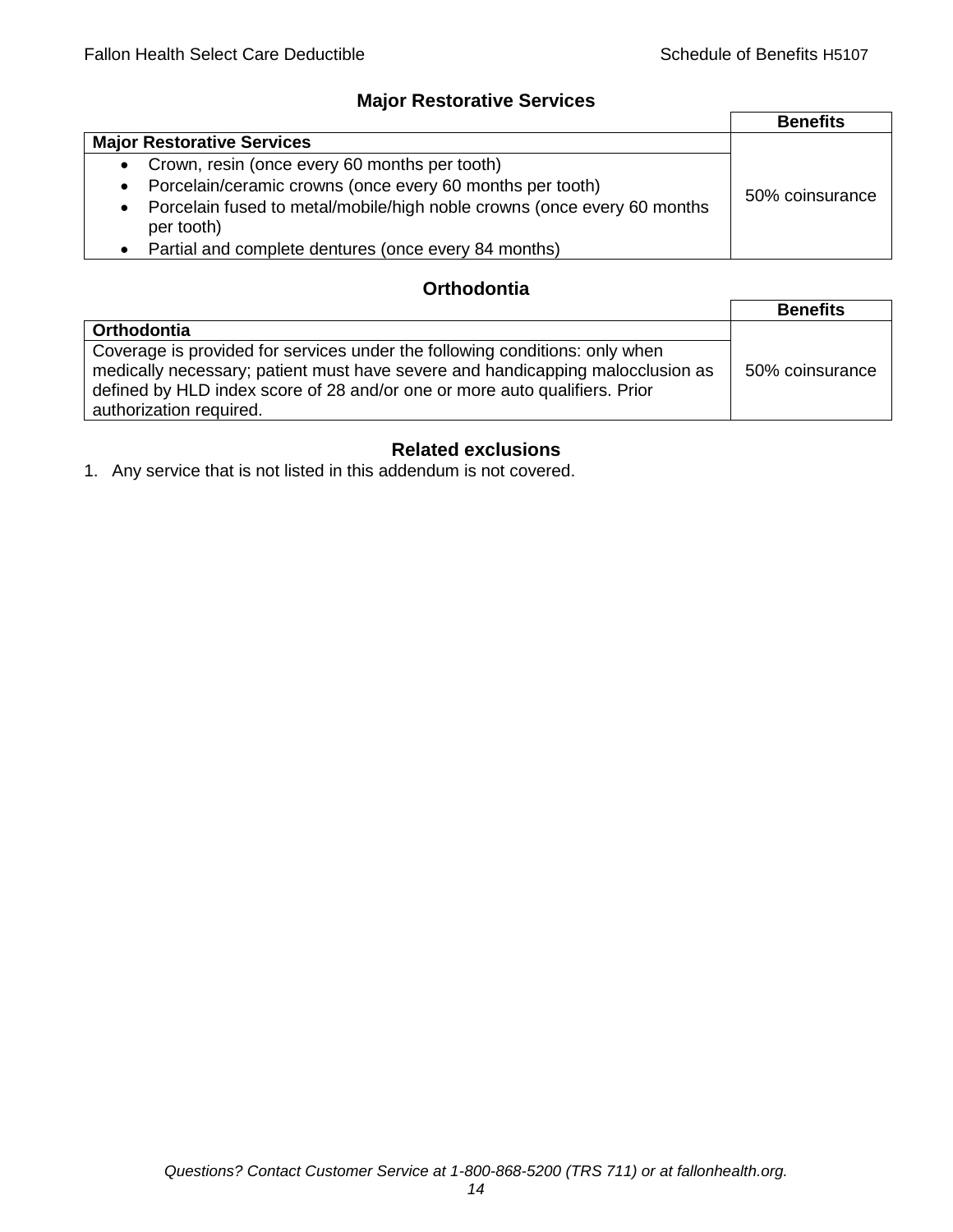# **Addendum Pediatric Vision Services**

This addendum is part of your *Member Handbook/Evidence of Coverage*.

This addendum provides you with the cost-sharing that you are responsible for when you get covered pediatric vision care from a plan vision provider for members under the age of 19. For more information about your eye and vision care benefits, including a list of plan vision providers, go to fallonhealth.org or call Customer Service at 1-800-868-5200 (TRS 711).

| Service                                                 | Member cost                         |
|---------------------------------------------------------|-------------------------------------|
| Eye exam                                                |                                     |
| Exam with dilation as necessary, once per calendar year | \$0                                 |
| <b>Frames</b>                                           |                                     |
| One designated set, once per calendar year              | \$0                                 |
| Lenses:                                                 |                                     |
| <b>Standard lenses</b>                                  |                                     |
| Single vision                                           | \$0                                 |
| <b>Bifocal</b><br><b>Trifocal</b>                       | \$0                                 |
| Lenticular                                              | \$0<br>\$0                          |
|                                                         |                                     |
| Progressive lenses                                      |                                     |
| Standard                                                | \$0                                 |
| Premium                                                 | \$0 for first \$120 of retail cost, |
|                                                         | 80% of any additional retail cost.  |
| Lens options                                            |                                     |
| Choice of plastic or glass lenses                       | \$0                                 |
| UV treatment                                            | \$0                                 |
| Tint – includes fashion and gradient tinting, and       | \$0                                 |
| oversized and glass-grey #3 prescription sunglass       |                                     |
| lenses                                                  |                                     |
| Standard plastic scratch coating                        | \$0                                 |
| Standard polycarbonate (kids)                           | \$0                                 |
| Plastic photosensitive lenses                           | \$0                                 |
| Other options:                                          |                                     |
| Intermediate vision lenses                              | \$0                                 |
| Standard anti-reflective                                | \$45                                |
| Photochromic plastic                                    | 80% of retail cost                  |
| <b>Blended segment lenses</b>                           | 80% of retail cost                  |
| <b>Polarized lenses</b>                                 | 80% of retail cost                  |
| Premium anti-reflective costing                         | 80% of retail cost                  |
| Ultra anti-reflective coating                           | 80% of retail cost                  |
| Hi-Index lenses                                         | 80% of retail cost                  |
| Other add-ons                                           | 80% of retail cost                  |
| Additional complete pairs of eyewear                    | 60% of retail                       |
|                                                         |                                     |
|                                                         |                                     |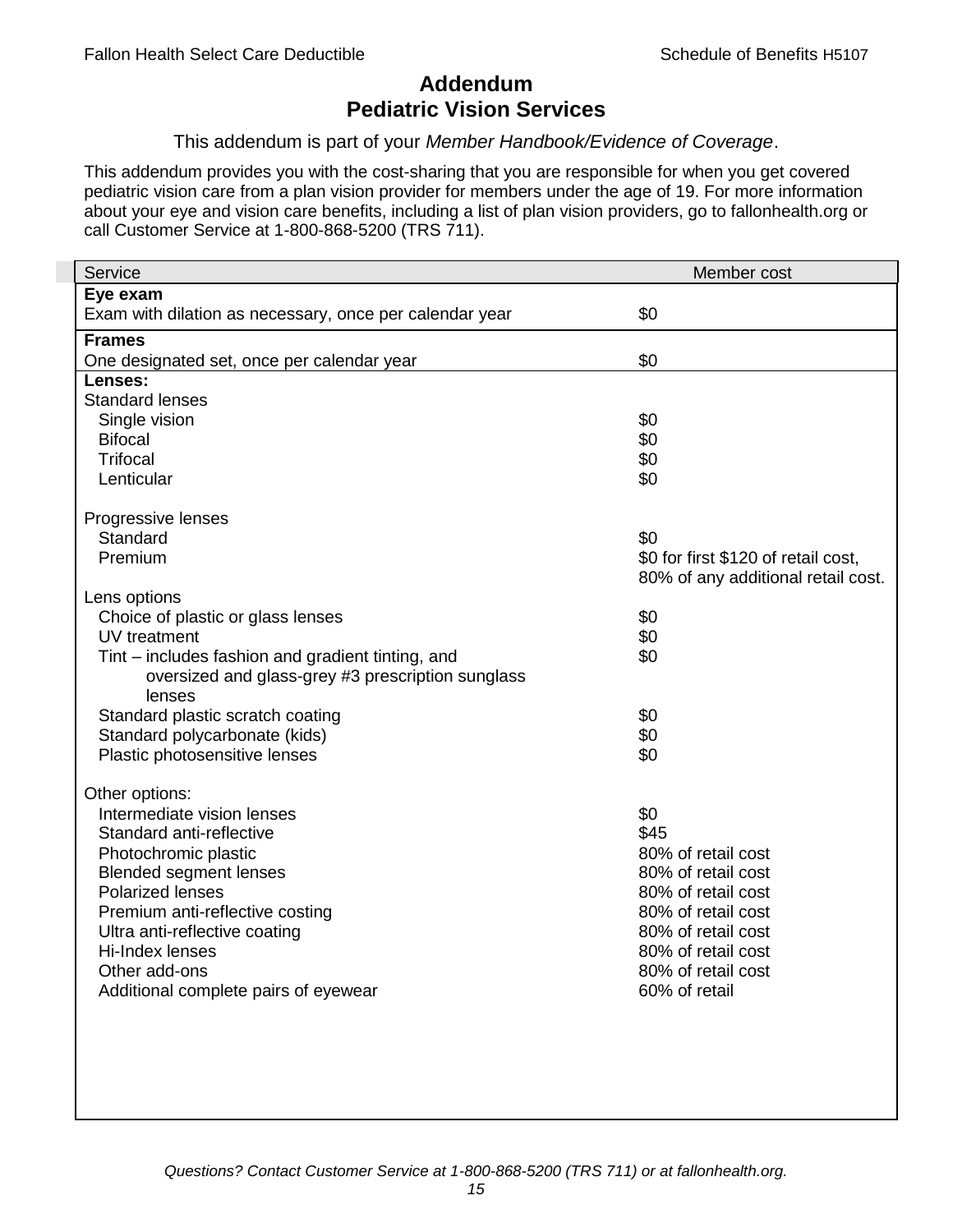| <b>Contact lenses</b><br>One pair of conventional contact lenses, in place of<br>eyeglass lenses                                                                                                                                                                                                                                  | \$0 for first \$150 of retail cost,<br>75% of any additional retail cost. |
|-----------------------------------------------------------------------------------------------------------------------------------------------------------------------------------------------------------------------------------------------------------------------------------------------------------------------------------|---------------------------------------------------------------------------|
| In place of a pair of conventional contact lenses, the<br>member may elect either of the following options:<br>Up to a 6 month supply of monthly or two-week<br>$\bullet$<br>single vision spherical or toric contact lenses<br>Up to a 3 month supply of daily disposable single<br>$\bullet$<br>vision spherical contact lenses |                                                                           |
| Standard contact lens fit and follow-up<br>Premium contact lens fit and follow-up<br>Additional conventional contact lenses                                                                                                                                                                                                       | Up to \$55<br>10% discount from retail price<br>85% of retail cost<br>\$0 |
| Medically necessary contact lenses, in place of other<br>eyewear                                                                                                                                                                                                                                                                  |                                                                           |
| Low vision services                                                                                                                                                                                                                                                                                                               | \$0                                                                       |
| •One comprehensive low vision evaluation, once<br>every five years, when medically necessary                                                                                                                                                                                                                                      | \$0                                                                       |
| • Follow-up care, four visits in any five year period,<br>when medically necessary<br>• Low vision aids, such as high-power spectacles,<br>magnifiers, and telescopes, once every 24<br>months, when medically necessary                                                                                                          | 25% of retail cost                                                        |
| Additional discounts on vision items are available; see<br>a plan provider or contact the plan for details.                                                                                                                                                                                                                       |                                                                           |

## **Related exclusions**

- 1. Orthoptic or vision training, subnormal vision aids and any associated supplemental testing; Aniseikonic lenses.
- 2. Medical and/or surgical treatment of the eye, eyes or supporting structures.
- 3. Any eye or vision examination, or any corrective eyewear required by a policyholder as a condition of employment; Safety eyewear.
- 4. Services provided as a result of any Workers' Compensation law, or similar legislation, or required by any governmental agency or program whether federal, state or subdivisions thereof.
- 5. Non-prescription lenses and/or contact lenses.
- 6. Non-prescription sunglasses.
- 7. Two pair of glasses in lieu of bifocals.
- 8. Services rendered after the date an insured person ceases to be covered under the policy, except when vision materials ordered before coverage ended are delivered, and the services rendered to the insured person are within 31 days from the date of such order.
- 9. Services or materials provided by any other group benefit plan providing vision care.
- 10. Lost or broken lenses, frames, glasses, or contact lenses will not be replaced except in the next benefit period when vision materials would become available.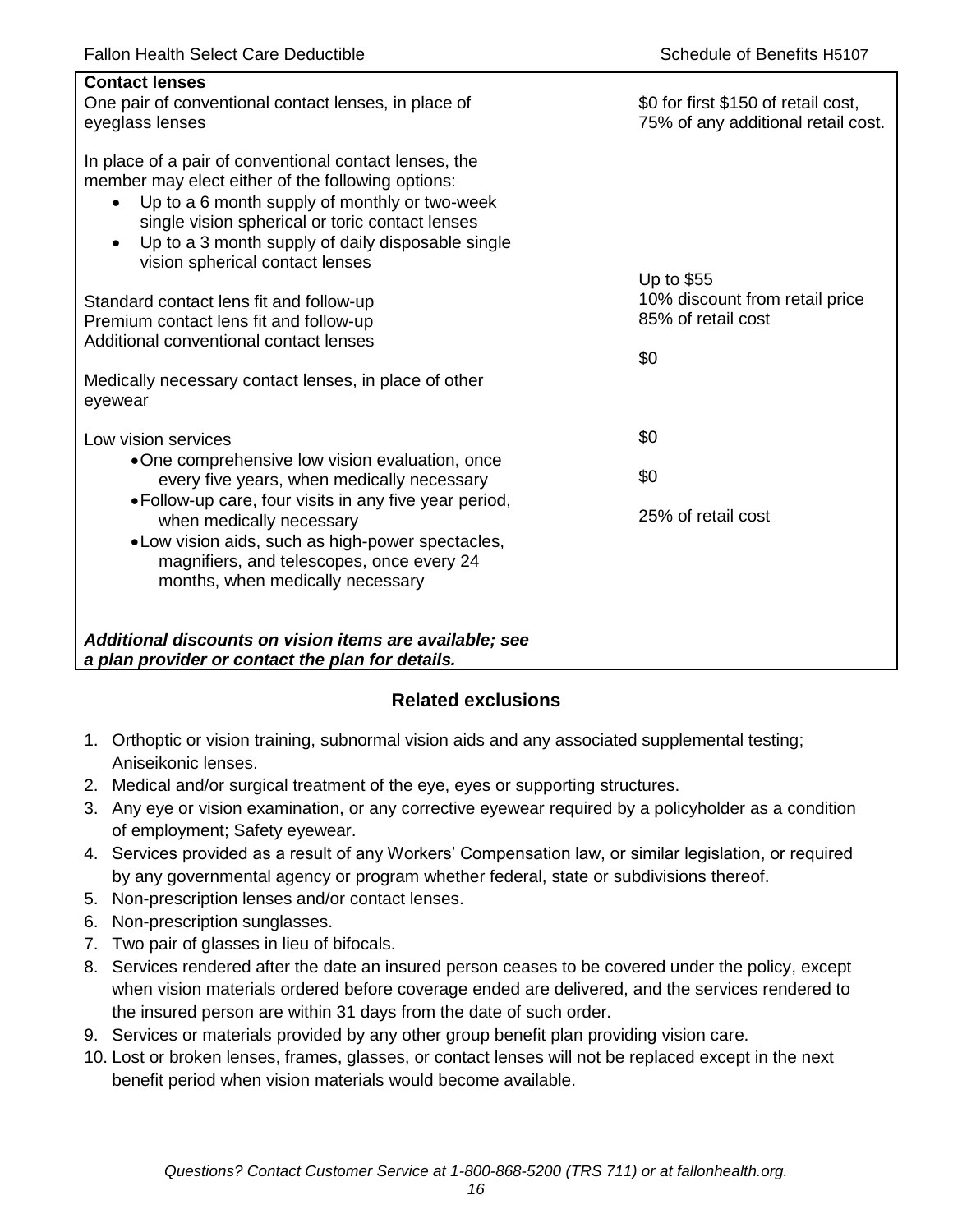# Notice of nondiscrimination

Fallon Health complies with applicable Federal civil rights laws and does not discriminate on the basis of race, color, national origin, age, disability or sex. Fallon does not exclude people or treat them differently because of race, color, national origin, age, disability or sex.

Fallon Health:

- Provides free aids and services to people with disabilities to communicate effectively with us, such as:
	- o Qualified sign language interpreters
	- $\circ$  Written information in other formats (large print, audio, accessible electronic formats, other formats)
- Provides free language services to people whose primary language is not English, such as:
	- o Qualified interpreters
	- o Information written in other languages

If you need these services, contact Customer Service at the phone number on the back of your member ID card, or by email at cs@fallonhealth.org.

If you believe that Fallon Health has failed to provide these services or discriminated in another way on the basis of race, color, national origin, age, disability or sex, you can file a grievance with:

Compliance Director Fallon Health 10 Chestnut St. Worcester, MA 01608

Phone: 1-508-368-9988 (TRS 711) Email: compliance@fallonhealth.org

You can file a grievance in person or by mail, fax or email. If you need help filing a grievance, the Compliance Director is available to help you.

You can also file a civil rights complaint with the U.S. Department of Health and Human Services, Office for Civil Rights, electronically through the Office for Civil Rights Complaint Portal, available at https://ocrportal.hhs.gov/ocr/portal/lobby.jsf, or by mail or phone at:

U.S. Department of Health and Human Services 200 Independence Avenue SW., Room 509F, HHH Building Washington, D.C., 20201

Phone: 1-800-368-1019 (TDD: 1-800-537-7697)

Complaint forms are available at http://www.hhs.gov/ocr/office/file/index.html.

16-735-009 Rev. 01 4/17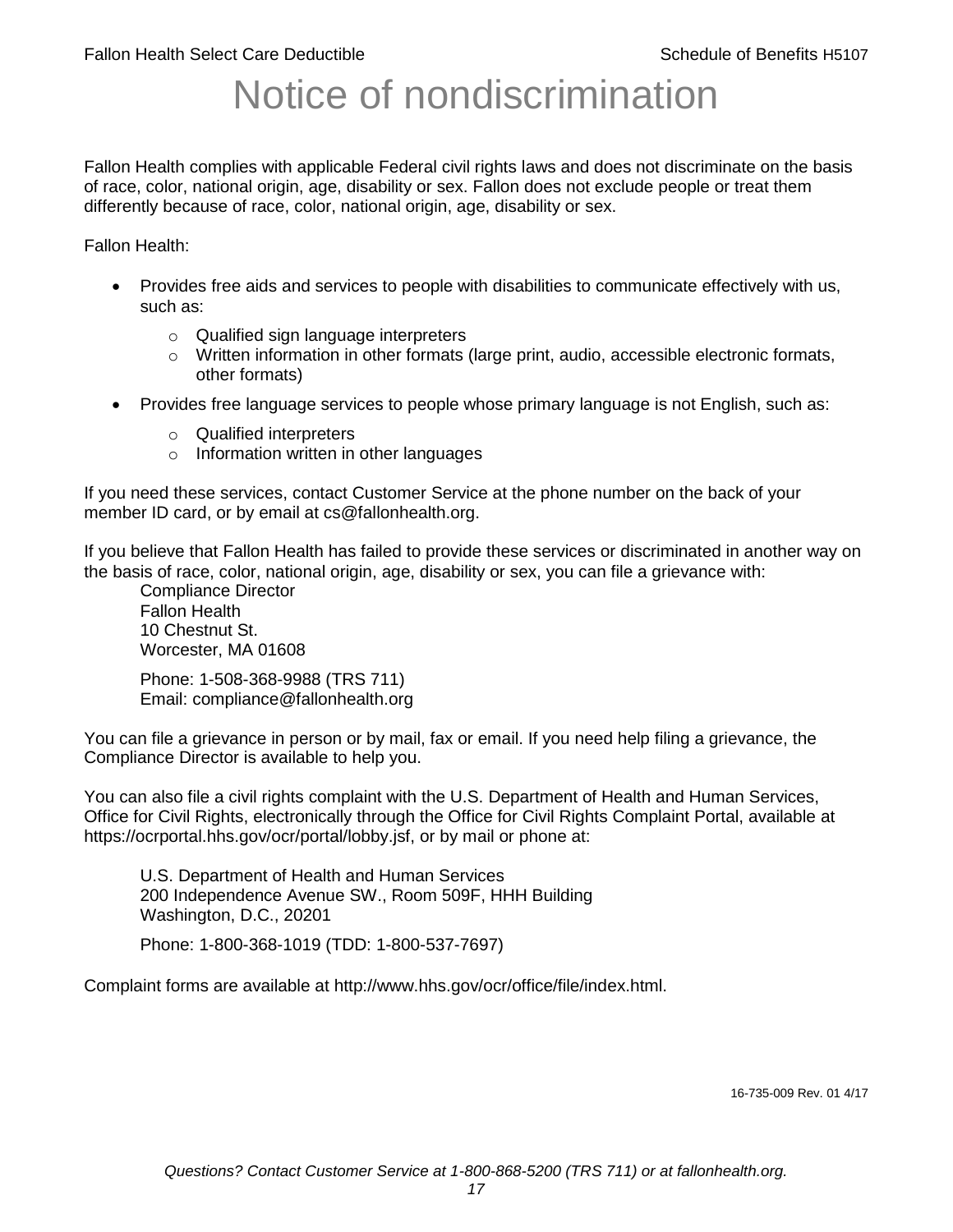# Important!

If you, or someone you're helping, has questions about Fallon Health, you have the right to get help and information in your language at no cost. To talk to an interpreter, call 1-800-868-5200.

#### **Spanish:**

Si usted, o alguien a quien usted está ayudando, tiene preguntas acerca de Fallon Health, tiene derecho a obtener ayuda e información en su idioma sin costo alguno. Para hablar con un intérprete, llame al 1-800-868-5200.

#### **Portuguese:**

Se você, ou alguém a quem você está ajudando, tem perguntas sobre o Fallon Health, você tem o direito de obter ajuda e informação em seu idioma e sem custos. Para falar com um intérprete, ligue para 1-800-868-5200.

#### **Chinese:**

如果您,或是您正在協助的對象,有關於[插入項目的名稱 Fallon Health 方面的問題, 您有權利免費以您的母語得到幫助和訊息。洽詢一位翻譯員, 請撥電話 [在此插入數字 1-800-868-5200.

#### **Haitian Creole:**

Si oumenm oswa yon moun w ap ede gen kesyon konsènan Fallon Health, se dwa w pou resevwa asistans ak enfòmasyon nan lang ou pale a, san ou pa gen pou peye pou sa. Pou pale avèk yon entèprèt, rele nan 1-800-868-5200.

#### **Vietnamese:**

Nếu quý vị, hay người mà quý vị đang giúp đỡ, có câu hỏi về Fallon Health, quý vị sẽ có quyền được giúp và có thêm thông tin bằng ngôn ngữ của mình miễn phí. Để nói chuyện với một thông dịch viên, xin gọi 1-800-868-5200.

#### **Russian:**

Если у вас или лица, которому вы помогаете, имеются вопросы по поводу Fallon Health, то вы имеете право на бесплатное получение помощи и информации на вашем языке. Для разговора с переводчиком позвоните по телефону 1-800-868-5200.

#### **Arabic:**

إن كان لديك أو لدى شخص تساعده أسئلة بخصوص Health Fallon، فلديك الحق في الحصول على المساعدة والمعلومات الضرورية بلغتك من دون اية تكلفة .للتحدث مع مترجم اتصل ب .1-800-868-5200

#### **Khmer/Cambodian:**

ប្រសិនបរើអ្នក ឬនរណាម្ននក់ដែលអ្នកកំពុងដែជយ ម្ននសំណួរអ្៎ពី Fallon Health រប, អ្នកម្ននសិេធិេ្រុលជំនួយនិងព័ែ៌ម្នន បៅកនុងភាសា ររស់អ្នក រោយម្ិនអ្ស់រ្ំ ក់ ។ ដររំម្ រនី ិយាយជាម្ួយអ្នក កែប្រ សូ ម្ 1-800-868-5200 ។